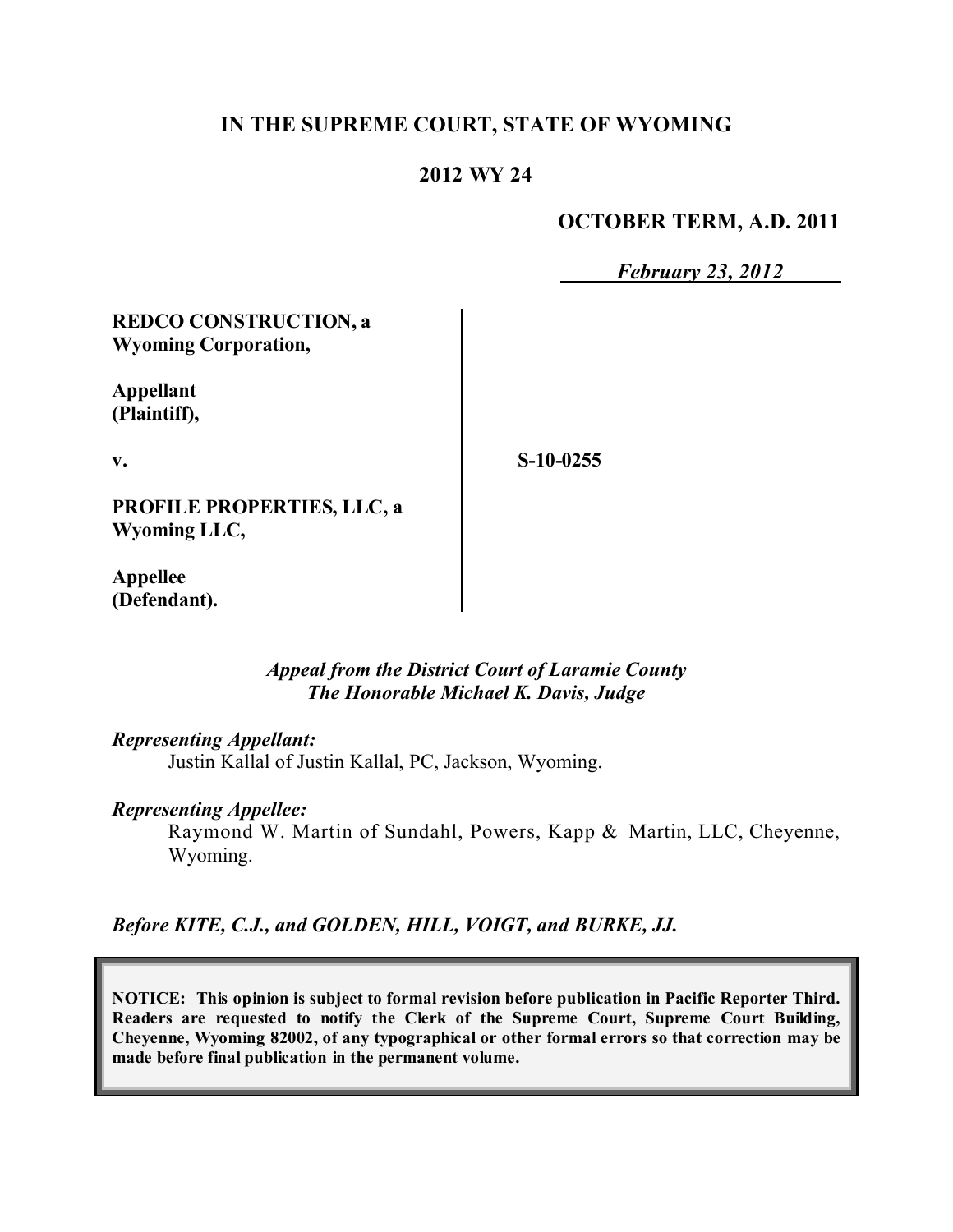### **GOLDEN**, Justice.

 $\overline{a}$ 

[¶1] This case is a lien foreclosure case involving a landlord, a tenant and a contractor. Profile Properties, LLC (Profile) leased commercial real property to Clean Start, LLC (Clean Start). Clean Start sought to renovate the property to convert it from office space to a commercial laundry facility. Profile granted Clean Start permission to renovate the property on the condition that Clean Start would pay for the renovations, and Clean Start thereafter contracted with Redco Construction (Redco) to perform the work. When Clean Start defaulted on its payments to Redco, Redco filed a lien against Profile's property.

[¶2] Redco thereafter filed a complaint against Profile and Clean Start, alleging claims for breach of contract, breach of the implied covenant of good faith and fair dealing, *quantum meruit*, unjust enrichment, and promissory estoppel, and seeking to foreclose on its lien against Profile's real property. The district court interpreted Wyoming's lien statutes to allow a lien against a landlord's real property for the debt of a tenant under two circumstances: 1) if the landlord agreed to pay for the improvements to the property; or 2) if the tenant was acting as the landlord's agent in contracting for the improvements. It then granted Profile's motion for summary judgment finding that Profile did not agree to pay for the renovations to the property and that Clean Start was not acting as Profile's agent in contracting for the improvements. We affirm. $<sup>1</sup>$ </sup>

### **ISSUE**

[¶3] Redco presents the following single issue on appeal:

a. Did the trial court err as a matter of law by finding that for a valid mechanic's lien to exist for improvements placed upon the landlord's property by the tenant, "specifically authorized" as used in W.S.  $29-2-105(a)(ii)$ , requires the finding of something akin to an agency relationship between the landlord and tenant and granting summary judgment to the Defendant?

# **FACTS**

[¶4] Profile owns a commercial property in Cheyenne, Wyoming, that it historically leased as office and storage space. In January 2008, Profile began negotiations to lease that commercial space to Clean Start. From the outset of their negotiations, Profile understood that Clean Start desired to use the property as a commercial laundry facility

<sup>1</sup> The district court also granted Profile summary judgment on Redco's *quantum meruit* claim against Profile. Redco did not raise that part of the ruling as an issue on appeal or otherwise present argument on the issue. We therefore will not address that part of the district court's decision in our discussion.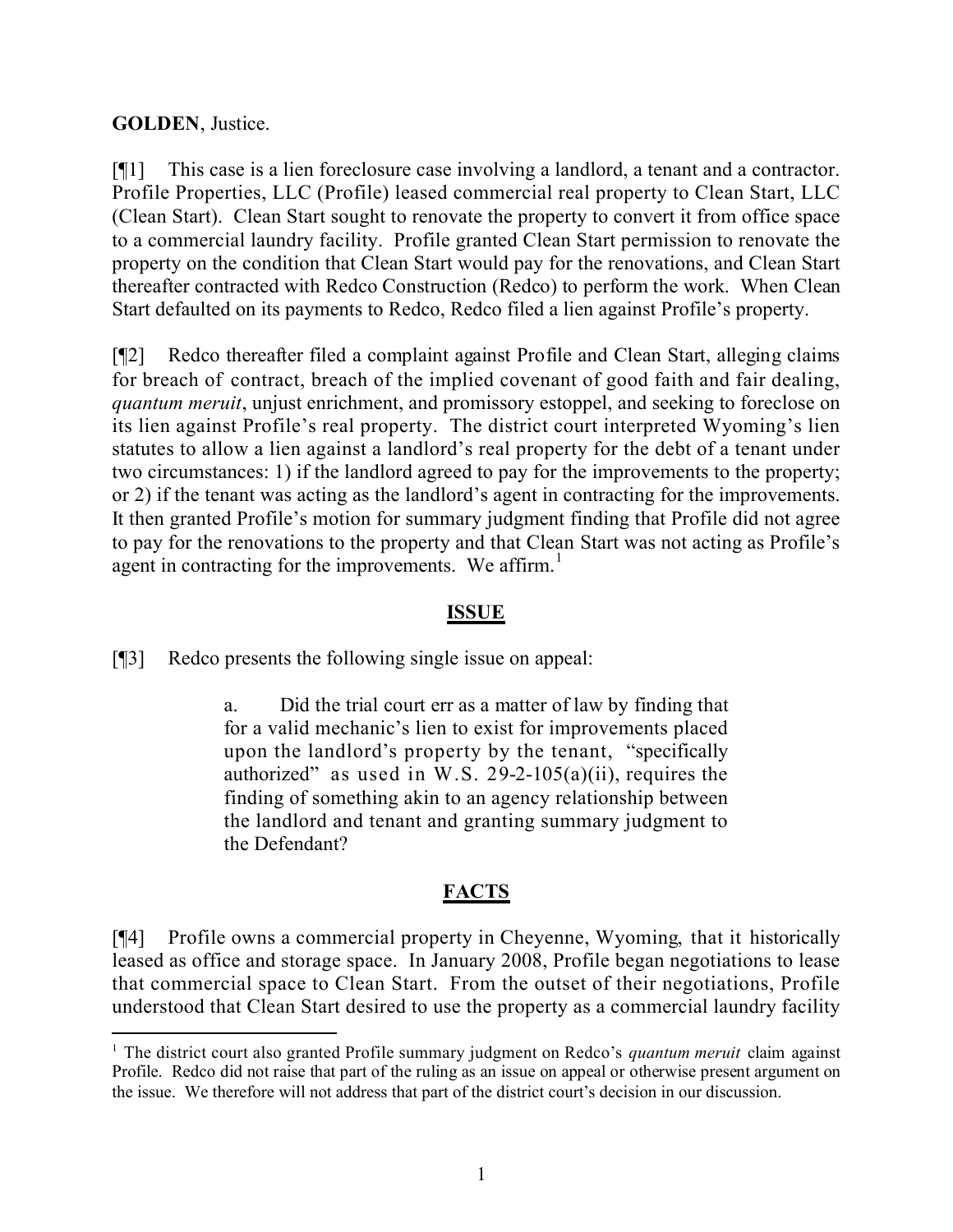and that it desired to eventually purchase the property. Both Profile and Clean Start also understood that converting the property from office space to a space that would accommodate a commercial laundry operation would require substantial renovations to the property, including an upgrade in the property's electrical supply.

[¶5] In January 2008, at the same time it was negotiating to lease Profile's property, Clean Start contacted Redco, a general contractor. At Clean Start's request, Redco examined the property to determine its suitability for a commercial laundry facility and advised Clean Start that the property could be renovated to accommodate a laundry operation. Clean Start thereafter sought and received Profile's permission to renovate the property.

[¶6] After receiving Profile's permission to renovate the property, Clean Start hired Redco to perform the work. Redco prepared the plans and specifications and obtained the necessary permits to complete the construction. Redco began work on the renovations in March 2008, approximately two months before Profile and Clean Start memorialized their agreement with the execution of a Lease Agreement (Lease).

[¶7] During the negotiations between Profile and Clean Start and their subsequent relationship, Scot Cook acted on behalf of Profile, and David Sipe acted on behalf of Clean Start. Scot Cook testified that on behalf of Profile, he authorized the renovations, and that he knew generally what those renovations would entail but no specifics. David Sipe testified similarly. Both Cook and Sipe further testified that Clean Start alone selected the contractor to perform the renovations, that no one from Profile reviewed or was shown the plans or specifications for the work, that Profile did not know the specific design details or costs of the renovations, that Profile did not assert any control over the renovations, that Clean Start was to pay the entire cost of the renovations, and that no one on behalf of Profile at any time met with Redco or its representatives to discuss the contract or the work being done to the property.

[¶8] With respect to control over the improvements and construction, Scot Cook testified more particularly:

> Q. Acting on behalf of Profile, what was the extent that you had control over the construction work Clean Start was having performed on the building?

> A. Profile did not have any control over the construction work. Profile had a lease agreement with David Sipe with an option to purchase, being a triple net lease, and all construction costs were borne by David Sipe.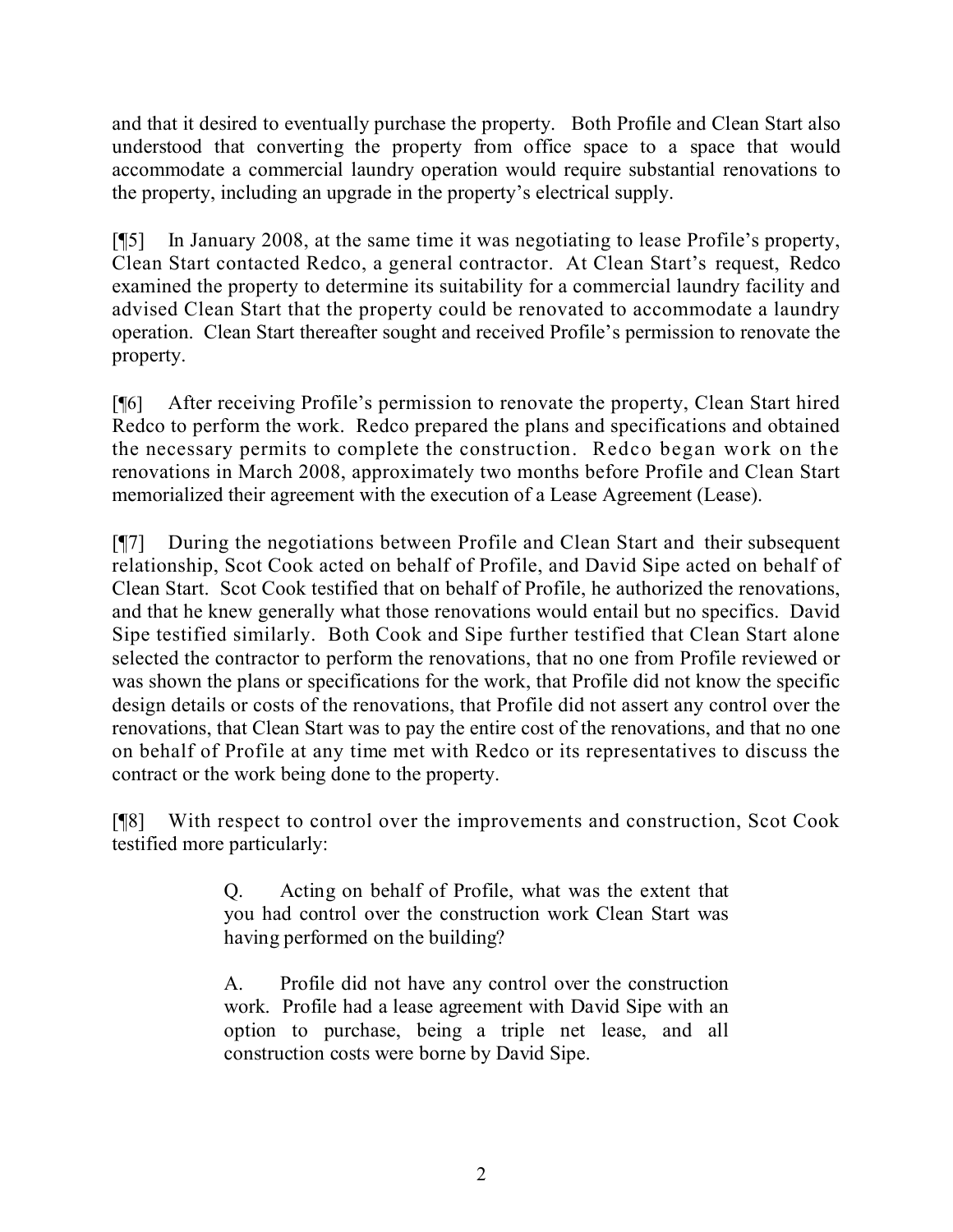Q. Could you have requested that Clean Start use specific contractors to perform work?

A. No.

\* \* \* \*

Q. Did Profile have any control over who Clean Start used as a general contractor on the job?

A. No.

Q. Did you ever object to Redco being used?

A. No.

\* \* \* \*

Q. Did Profile have the authority to tell Clean Start which modifications of the building it approved of and which ones it did not?

A. No. In regards to structural issues or what have you; is that what you're referring to?

Q. I was kind of – a general modification.

A. Under the lease terms with Clean Start, he has to conform to city codes.

Q. And I guess what I meant is if he wanted to put in 30 washing machines, that was okay?

A. Yeah. It's his business.

[¶9] David Sipe's testimony on the question of who controlled the details of the construction echoed that of Scot Cook. He testified:

> Q. Did Scot Cook on behalf of Profile Properties ever make any of the construction decisions as to how that building was going to be remodeled?

A. No.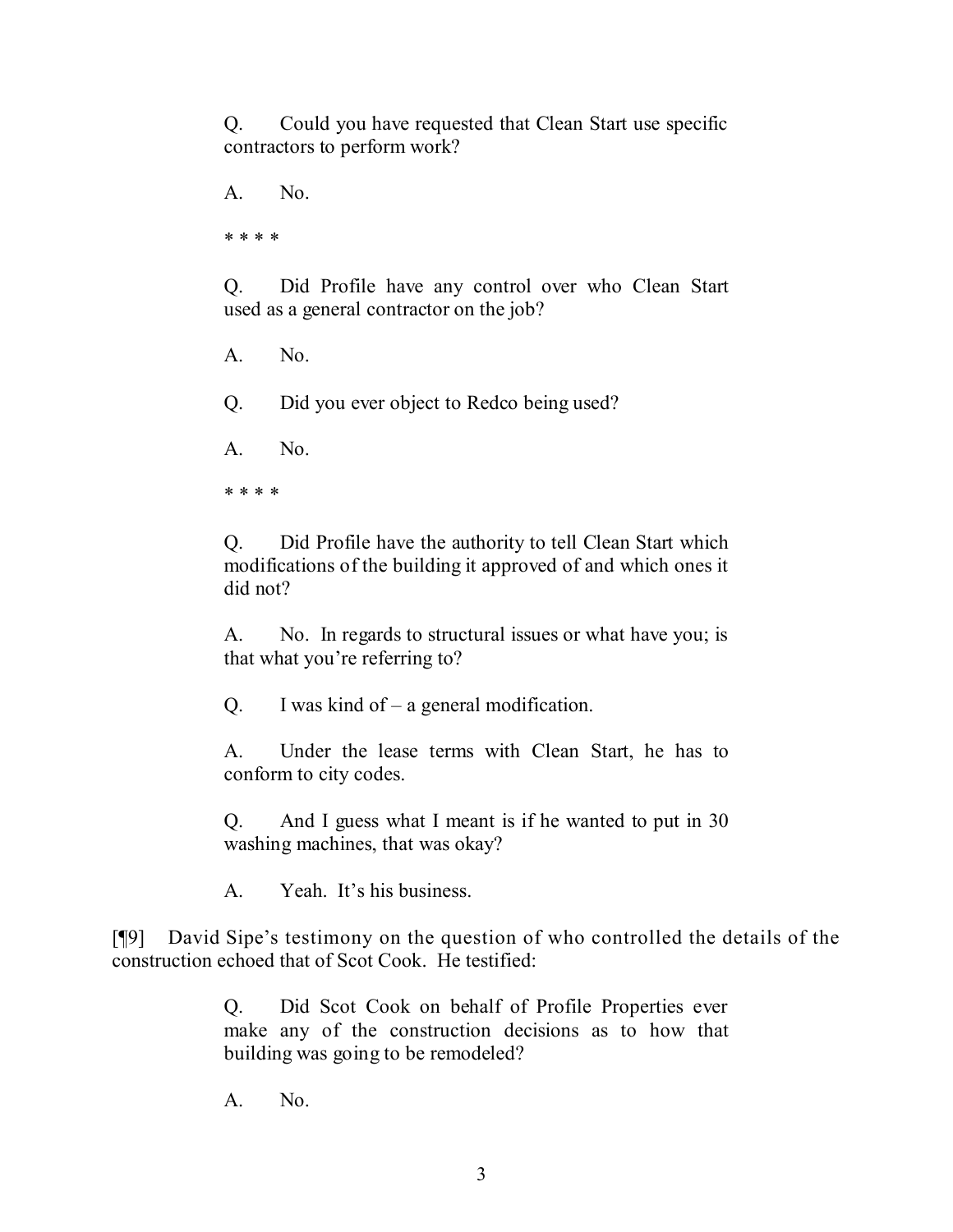Q. Were those decisions exclusive to yourself?

A. Those – those decisions were a collaboration of me and Redco and Ted and outside parties as far as my equipment and things like that.

Q. But none of that was done at the behest of Profile Properties; is that fair?

A. That's fair.

[¶10] M.J. Gertsch is the Redco principal who worked with Clean Start on the renovations to the property. Gertsch testified that Redco's contract was with Clean Start and that Redco had no contract with Profile. Gertsch also testified that he knew Profile owned the building and property on which Redco was working, and Redco did not seek out or receive from Profile a guarantee that it would pay for the work if Clean Start was for any reason unable to pay Redco.

[¶11] Redco was not the sole contractor to perform work on the property renovations. Some demolition work was done by a contractor known as C.H. Yarber, a company in which Scot Cook has an ownership interest. Clean Start contracted with Yarber directly and paid it in full for the work that it did on the property. Cook testified that he did not recommend Yarber for the work, and that he had no involvement in negotiating the contract between Yarber and Clean Start or in overseeing Yarber's work on the project. On appeal, Redco does not contend otherwise.

[¶12] The other contractor to perform work on the property was an electrical contractor. In the course of their negotiations, Profile agreed to advance the funds necessary to complete the upgrade of the property's electrical service. Clean Start agreed to repay the cost of the electrical upgrade through higher rental payments for the first two years of the Lease. Scot Cook testified as follows concerning his involvement with the electrical contractor:

> $Q.$  ... And did you – were you the person who hired Superior Electric?

A. Yes.

Q. And did you – did you provide them with the scope of work?

A. As in behalf of Profile Properties?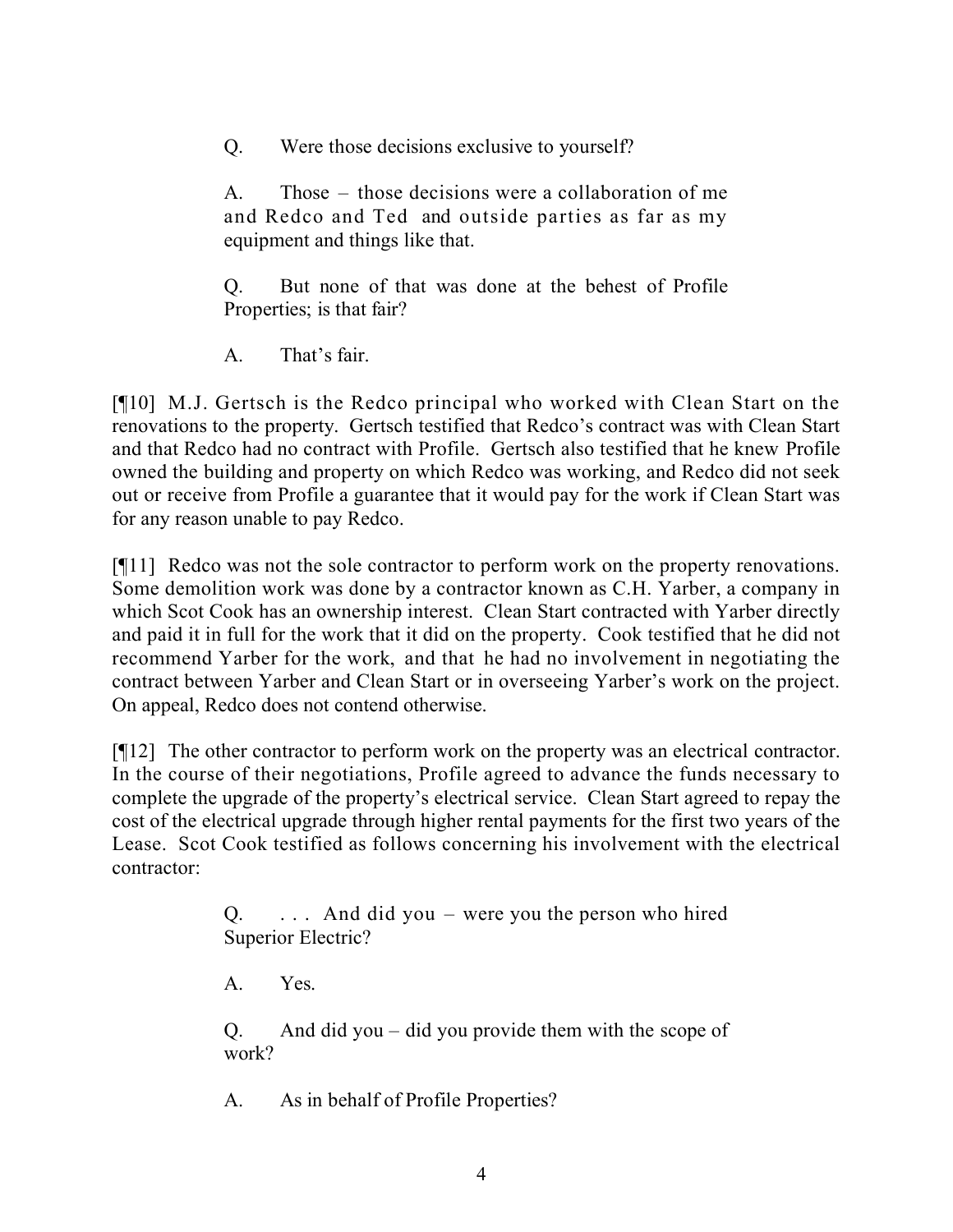Q. I just mean did you physically  $- I$  want to know who negotiated with them in case I need to talk to them. I want to know who gave them the plans.

A. David Sipe. David Sipe coordinated with Superior Electric for his needs of what he needed specifically for the building, and then Superior Electric coordinated with me in reference to cost. And then when I had the cost, I built it into the lease agreement, and that's how we derived the terms. But as – was I directing Superior Electric to say I need a 400 amp, three-phase, umpteen-gazillion circuit something or other? No.

[¶13] Profile and Clean Start formally executed a Lease Agreement (Lease) on May 29, 2008. It provided for an initial term of June 1, 2008, to May 30, 2012, and a purchase option that allowed Clean Start to purchase the property after April 1, 2012. Alternatively, the Lease provided Clean Start the option of extending the Lease for an additional term through May 30, 2015.

[¶14] The Lease was a triple net lease that required Clean Start as the tenant to pay all real estate taxes, building insurance, and maintenance expenses, in addition to its monthly rental payment. The monthly rental payment was \$8,200, which would drop to \$6,000 at the end of the first two years. The additional \$2,200 per month during the first two years was Clean Start's repayment of the amount Profile fronted for the electrical upgrade. The Lease did not require Clean Start to make improvements to the property, but it did allow Clean Start to make major alterations to the premises, provided Clean Start obtained Profile's prior permission.

[¶15] David Sipe and Scot Cook both testified that the parties negotiated the Lease with the intention and expectation that Clean Start would exercise its option to purchase the property. Cook testified:

> Q. And as construction progressed, you became aware in your capacity for Profile that substantial changes were being made to your building of returning [sic] it into a very specialized use building?

> A. We were under the assumption that David Sipe was going to execute his option to purchase, and he had intended and he had expressed the entire time that he was going to be purchasing the facility.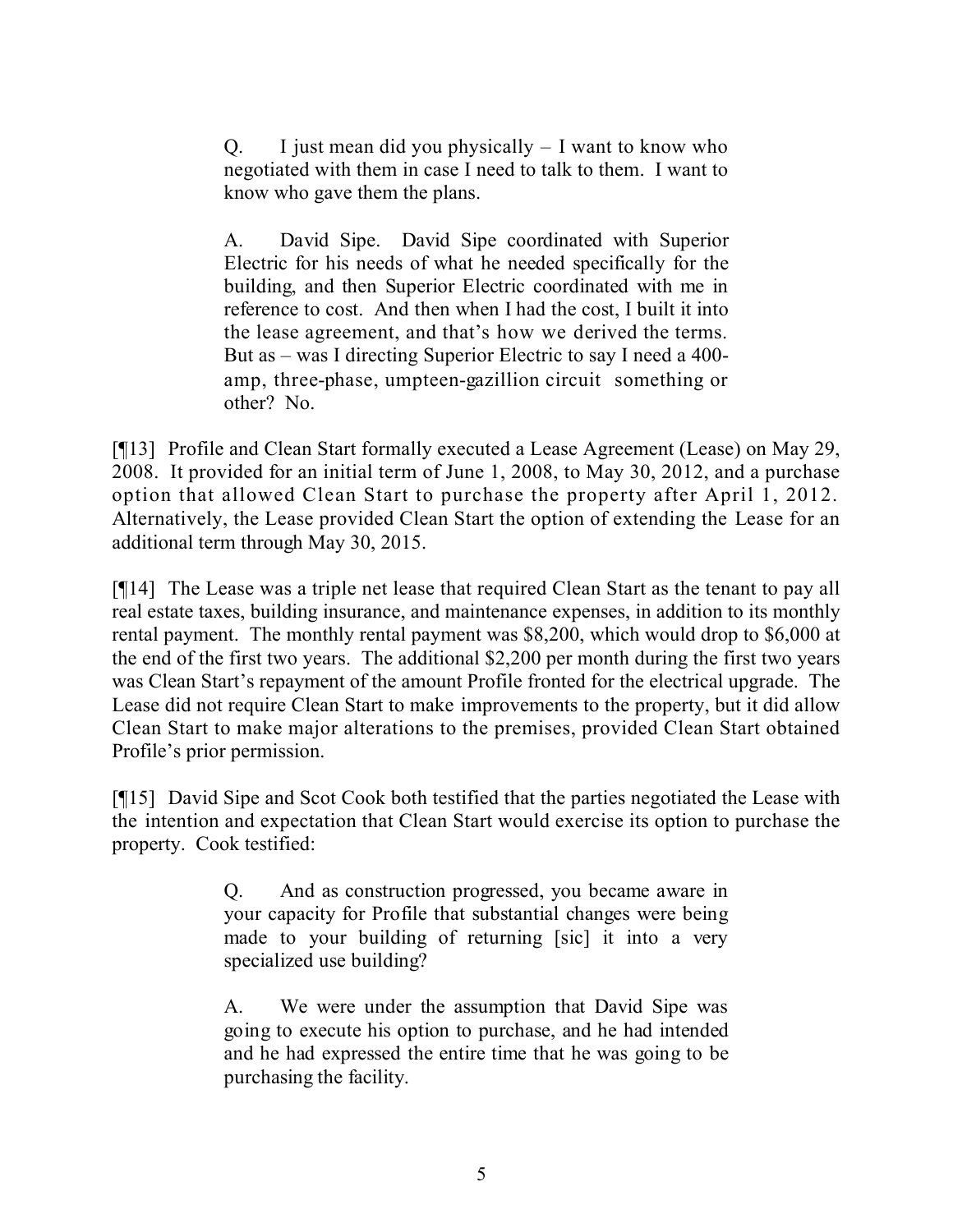Q. Right. But to answer my question directly, you were aware that your building was becoming very specialized, yes or no?

A. We were under the understanding that the building was going to be used for a commercial laundry on behalf of David Sipe, and we were also under the impression that he was executing his option to purchase on the 12th of 2012. Thus –

Q. Is that a yes?

A. I was under the impression, yes – no, I was under the impression that they were making the modifications for a commercial laundry. Was it highly specialized? I mean, it's a commercial laundry.

Q. Right. And so yes or no. Were you aware that your building was [being] transformed into something –

A. Into being a commercial laundry, yes.

Q. And that that is a very specialized use of a building?

A. Yes.

Q. Okay. And based upon your belief in Mr. Sipe's ability to perform, you were willing to take that risk?

A. Mr. Sipe had expressed to us that he was going to execute his option to purchase, and with the conversations and visitations we had prior to the execution of the lease, knowing that he had financial backing, we had all assumptions he would be exercising his option to purchase.

Q. And therefore, you took the risk by modifying your building?

A. Yes.

[¶16] David Sipe testified:

Q. As part of the lease, was there discussion about a purchase option?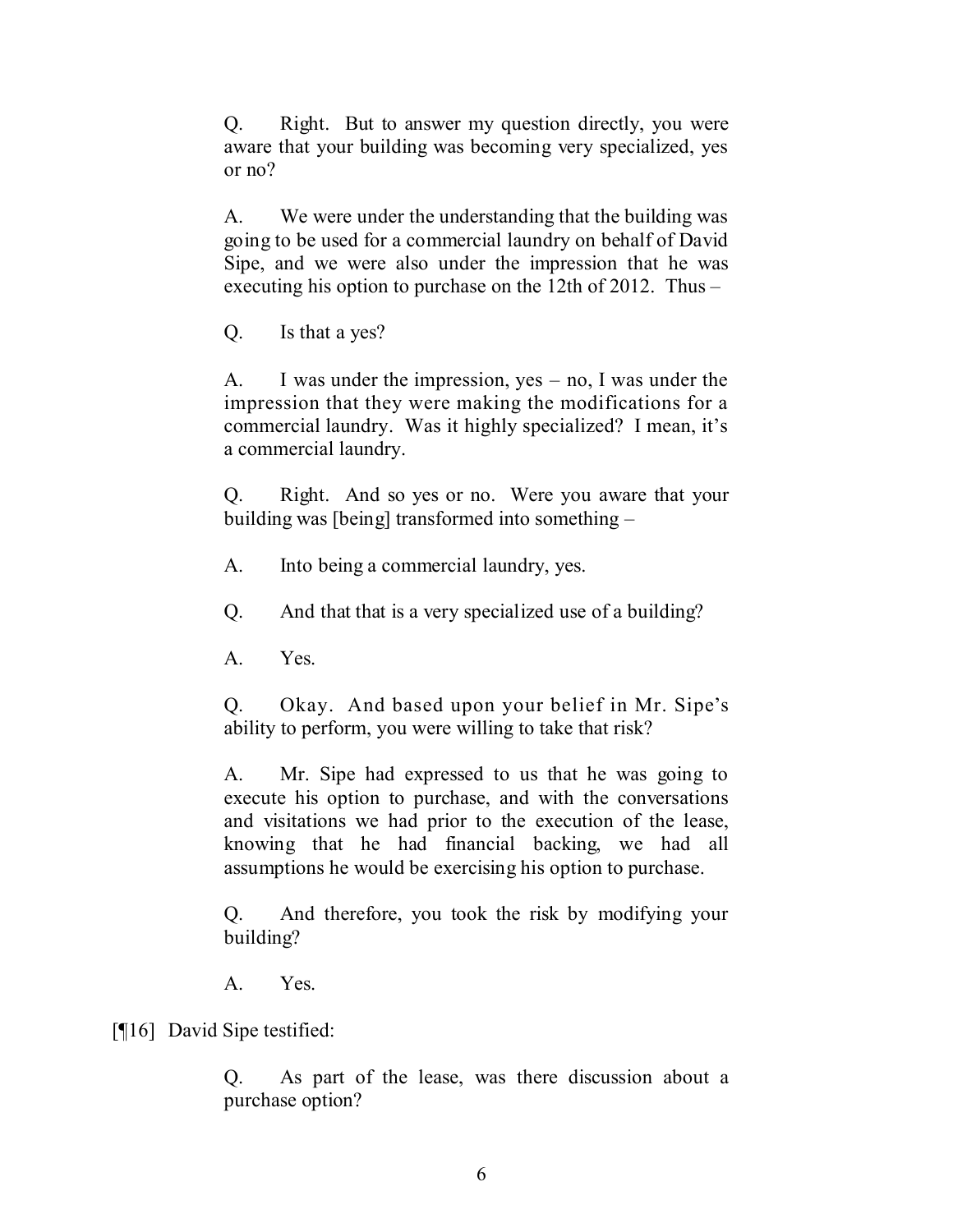A. Yes.

Q. Tell me about the aspects of the option.

A. The – every building that  $I$  – well, okay. With this building it was very important to me to have a purchase-lease option just because the amount of work that was going into the building, and as far as the equipment that was going to be there, the size, so I wanted to find a long-term home.

\* \* \* \*

Q. Did you have every intention of exercising the purchase option?

A. Oh, yes.

Q. And you felt it would fit into your budget as time went on?

- A. Mm-hmm.
- Q. Yes?
- A. Yes.

Q. At the time that you started the remodel on that building, what was the gross income that your company was experiencing?

A. It was close to I want to say 80 or \$90,000 a month.

Q. Did you make it known to Profile Properties, their manager, Scot Cook, that you had every intention of exercising the option?

A. Yes.

[¶17] After the renovation work began and before it was completed, Clean Start's business failed, and it eventually stopped making its lease payments and fell behind in its payments to Redco. According to Redco, the last date on which it performed work on the project was February 16, 2009. On March 16, 2009, Profile sent Clean Start a Notice of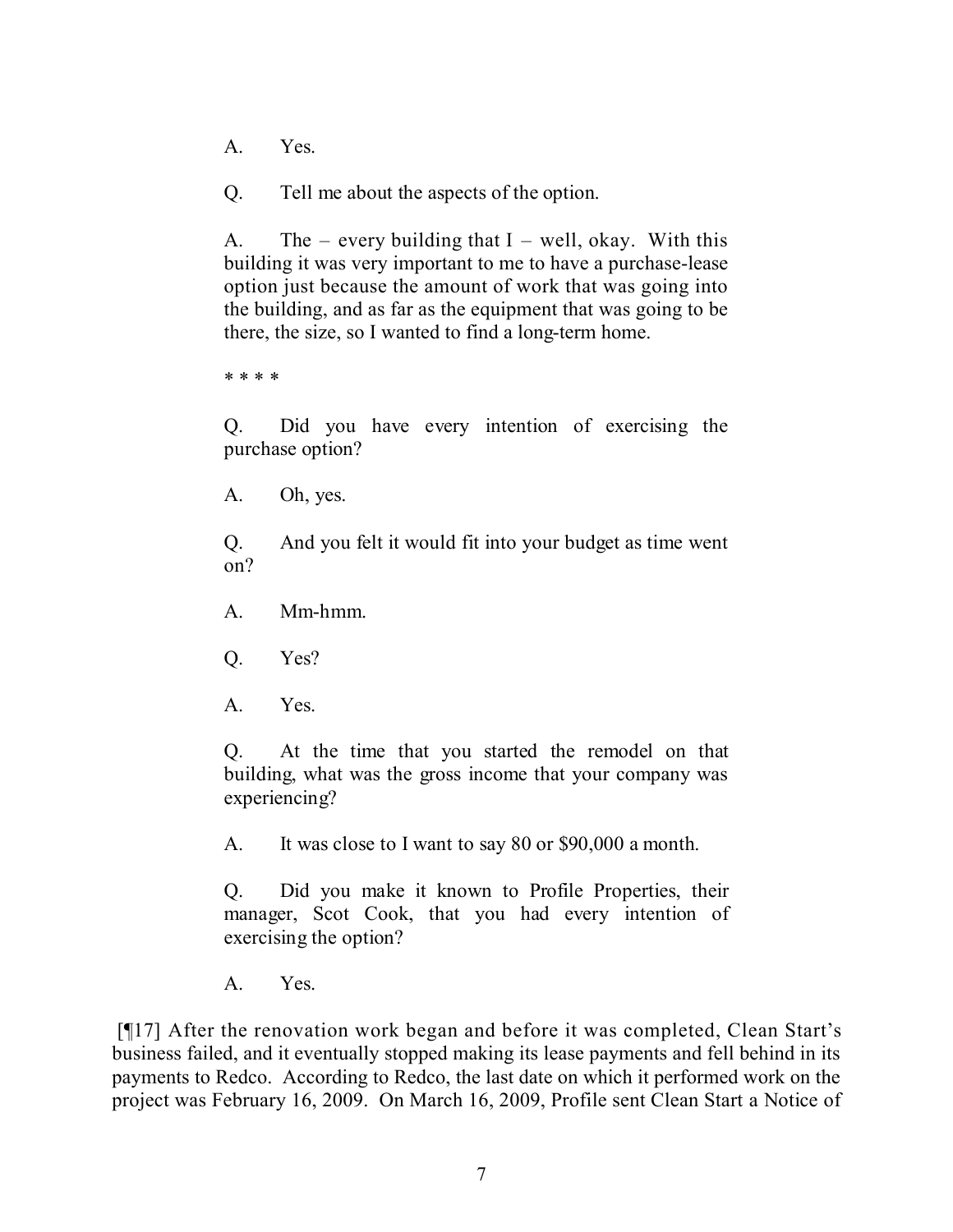Default, and on April 10, 2009, it followed with an eviction notice. On April 21, 2009, Redco sent a letter to Profile and Clean Start demanding payment in the amount of \$55,523.23 and warning that a lien would be placed on the property if payment was not received within ten days.

[¶18] When Redco stopped work on the project, the renovations necessary to convert the property to a commercial laundry operation were not complete. The building's infrastructure was left incomplete and the parking lot that was torn up during the work on the project was not replaced or repaired.

[¶19] Clean Start and Redco provided differing accounts as to why Clean Start's business failed and the renovations were left incomplete. The district court summarized those accounts as follows:

> The Clean Start business venture ultimately failed. A portion of the work at the P.S. Cook building was completed and some machinery was moved in, but that equipment did not provide sufficient capacity for Clean Start to fulfill its contracts. David Sipe claims that Redco failed to timely complete its work on the second phase of the project, which was necessary to increase capacity. Clean Start attempted to survive until the project could be completed by contracting with out-of-state commercial laundries. It also tried to hire contractors to do some of the work to keep the project moving. The out-sourcing effort was expensive and unsatisfactory to its customers, and it lost its laundry contracts as a result.

> Redco claims that it was progressing satisfactorily with the project and would have completed it, although Clean Start was behind on its draws or progress payments. It claims that Clean Start failed because Profile evicted it and took control of the building, and that thereafter Redco had no ability to finish the project. The washers and dryers in the building were removed by the holder of a security interest in them, leaving a structure with interior walls largely removed and other building features demolished.

[¶20] Redco and Clean Start agreed that no material issues of fact were in dispute and filed cross motions for summary judgment. The district court interpreted Wyoming's lien statute and ruled that, under the undisputed facts of this case, the statute precluded Redco from filing a lien against Profile's property for work Redco performed under contract with Profile's tenant.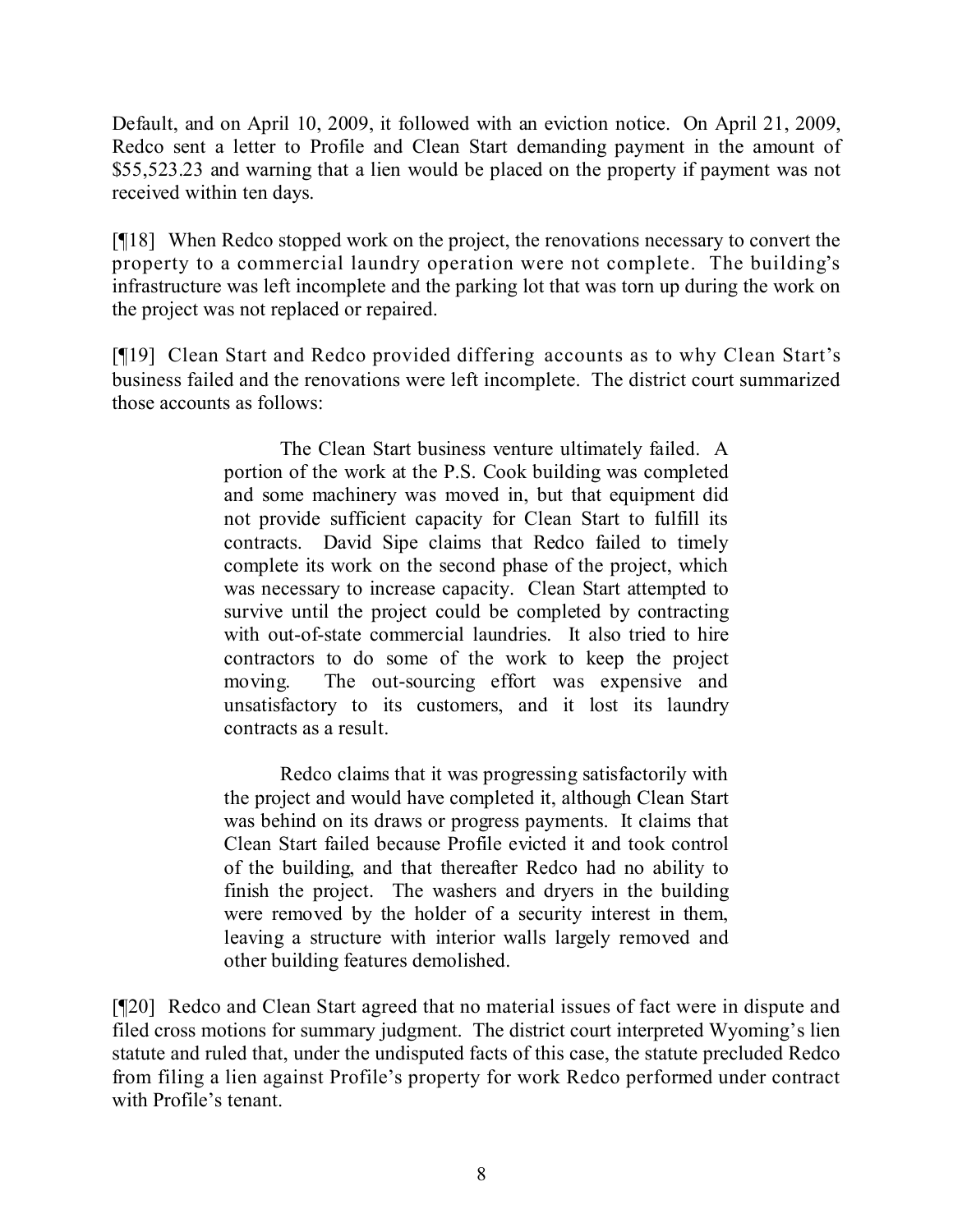### **STANDARD OF REVIEW**

 $[921]$  Motions for summary judgment come before the trial court pursuant to Rule 56(c) of the Wyoming Rules of Civil Procedure, which provides that

> [t]he judgment sought shall be rendered forthwith if the pleadings, depositions, answers to interrogatories, and admissions on file, together with the affidavits, if any, show that there is no genuine issue as to any material fact and that the moving party is entitled to a judgment as a matter of law.

*Formisano v. Gaston*, 2011 WY 8, ¶ 3, 246 P.3d 286, 288 (Wyo. 2011). We review a grant of summary judgment as follows:

> We review a summary judgment in the same light as the district court, using the same materials and following the same standards. [*Snyder v. Lovercheck*, 992 P.2d 1079, 1083 (Wyo. 1999)]; *40 North Corp. v. Morrell*, 964 P.2d 423, 426 (Wyo. 1998). We examine the record from the vantage point most favorable to the party opposing the motion, and we give that party the benefit of all favorable inferences that may fairly be drawn from the record. *Id*. A material fact is one which, if proved, would have the effect of establishing or refuting an essential element of the cause of action or defense asserted by the parties. *Id*. If the moving party presents supporting summary judgment materials demonstrating no genuine issue of material fact exists, the burden is shifted to the non-moving party to present appropriate supporting materials posing a genuine issue of a material fact for trial. *Roberts v. Klinkosh*, 986 P.2d 153, 155 (Wyo. 1999); *Downen v. Sinclair Oil Corp.*, 887 P.2d 515, 519 (Wyo. 1994). We review a grant of summary judgment deciding a question of law de novo and afford no deference to the district court's ruling. *Roberts v. Klinkosh*, 986 P.2d at 156; *Blagrove v. JB Mechanical, Inc.*, 934 P.2d 1273, 1275 (Wyo. 1997).

*Lindsey v. Harriet*, 2011 WY 80, ¶ 18, 255 P.3d 873, 880 (Wyo. 2011).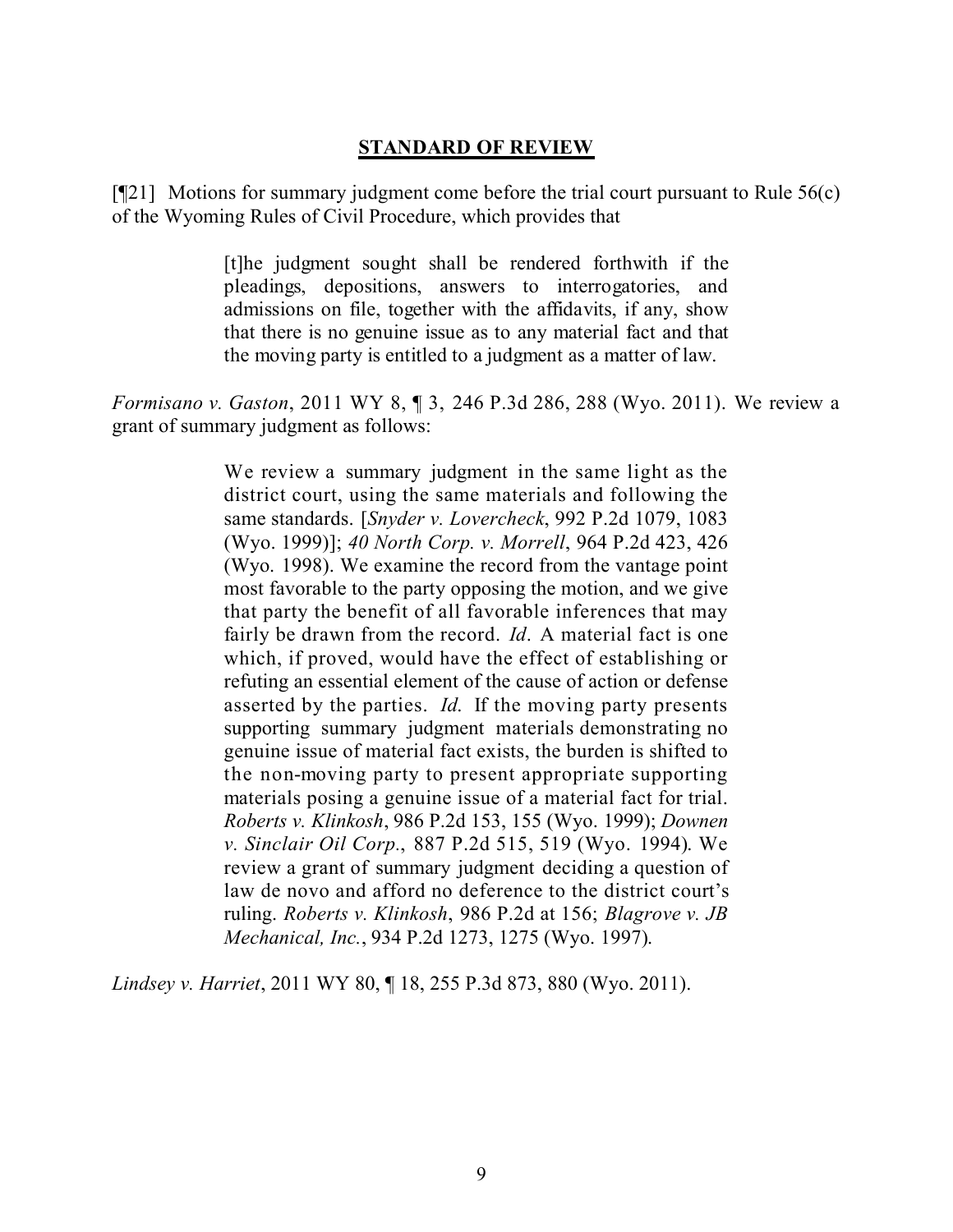#### **DISCUSSION**

[¶22] Wyoming's lien statutes have long addressed whether a lien may attach to real property when it is a tenant who contracts for improvements to a landlord's property. Before 1981, the governing statute read:

> In all cases where a tenant is authorized by the landlord to put any improvements either within or on the outside of any building or upon the land upon which such building shall stand, the person doing any work or furnishing any material for the purpose of such improvement, shall have the same lien upon such house and land as is provided for in § 66-501; provided, it is agreed that the landlord is to pay the costs of such improvement.

*Jordan v. Natrona Lumber Co.*, 52 Wyo. 393, 403, 75 P.2d 378, 381 (1938) (quoting W.R.S. § 66-525 (1931)).

[¶23] This lien statute has now been amended to read:

(a) Notwithstanding the definition of "owner", if a tenant places any improvements either within or on the outside of any building or on the real property on which the building stands, the person doing any work or furnishing any material for the purpose of the improvement shall have a lien upon the landlord's and the tenant's interest in the building and real property as provided by this chapter if:

> (i) The landlord has agreed to pay the costs of the improvement; or

> (ii) The improvements are specifically authorized by the landlord.

Wyo. Stat. Ann. § 29-2-105 (LexisNexis 2011).

[¶24] The prior version of the statute imposed two conditions before a lien could attach to a landlord's property for improvements made at a tenant's request: first, the landlord must have authorized the tenant to make the improvements; and second, the landlord must have agreed to pay for the improvements. While the prior statute allowed the lien in only the single circumstance where the landlord both authorized the improvement and agreed to pay for the improvement, the revised statute appears to have broken the conditions into two separate circumstances under which a lien may attach. The first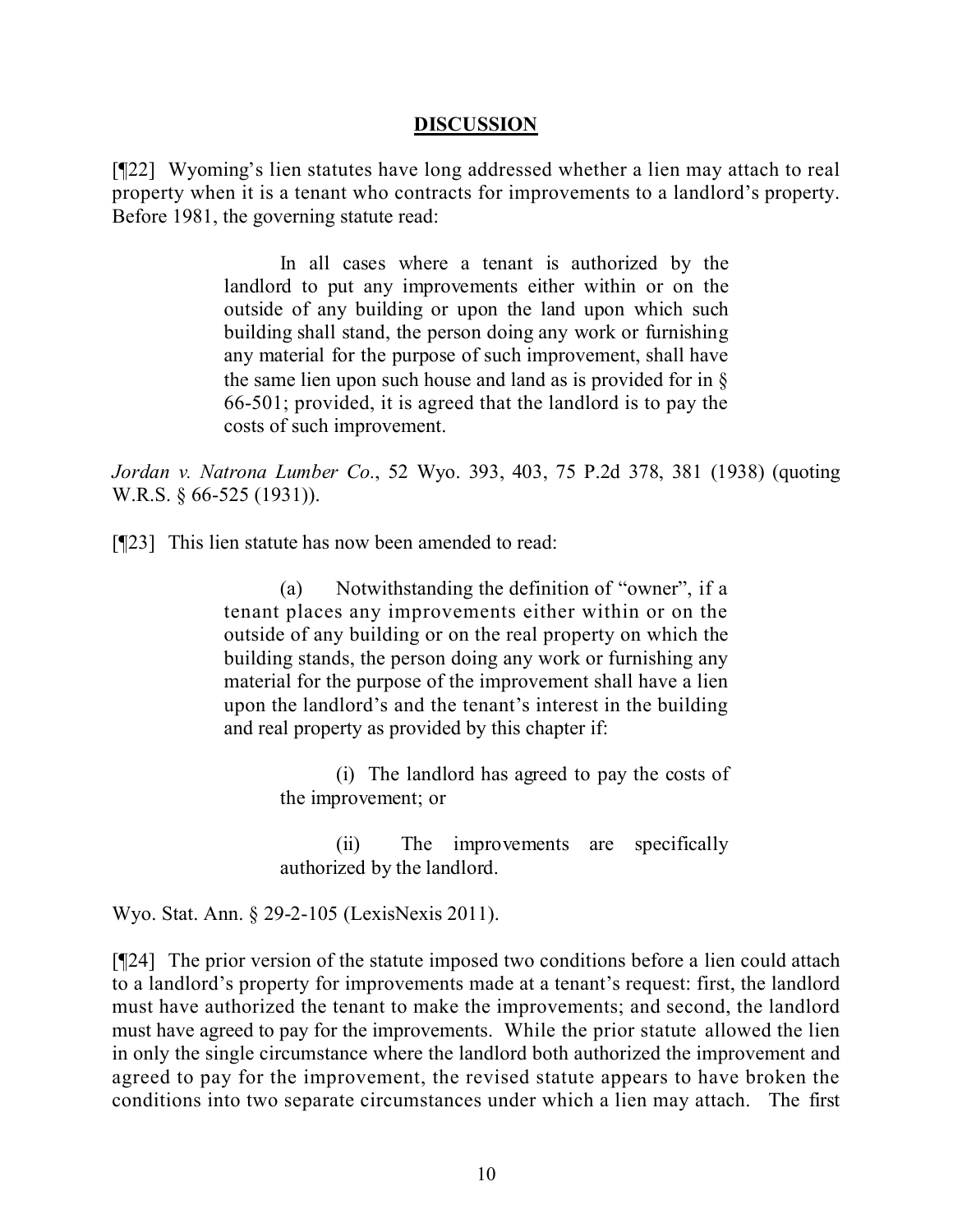circumstance under which a lien may attach is where the landlord has agreed to pay for the improvements. The second circumstance is where the landlord has not agreed to pay for the improvements but has "specifically authorized" the improvements.

[¶25] In this case, there is no suggestion that Profile, the landlord, agreed to pay Redco for the improvements it made to the property leased by Clean Start, the tenant, and the record is clear that no contract, implied or explicit, existed between Redco and Profile. Resolution of this case instead turns on whether Profile "specifically authorized" the improvements Redco made to the property pursuant to its contract with Clean Start. Our analysis, then, must begin by determining the meaning of the term "specifically authorized."

## **Meaning of Term "Specifically Authorized"**

[¶26] The question presented to the Court is one of statutory interpretation, and our rules for that task are well established:

> In interpreting statutes, our primary consideration is to determine the legislature's intent. All statutes must be construed *in pari materia* and, in ascertaining the meaning of a given law, all statutes relating to the same subject or having the same general purpose must be considered and construed in harmony. Statutory construction is a question of law, so our standard of review is de novo. We endeavor to interpret statutes in accordance with the legislature's intent. We begin by making an inquiry respecting the ordinary and obvious meaning of the words employed according to their arrangement and connection. We construe the statute as a whole, giving effect to every word, clause, and sentence, and we construe all parts of the statute *in pari materia.* When a statute is sufficiently clear and unambiguous, we give effect to the plain and ordinary meaning of the words and do not resort to the rules of statutory construction. Moreover, we must not give a statute a meaning that will nullify its operation if it is susceptible of another interpretation.

> Moreover, we will not enlarge, stretch, expand, or extend a statute to matters that do not fall within its express provisions.

> Only if we determine the language of a statute is ambiguous will we proceed to the next step, which involves applying general principles of statutory construction to the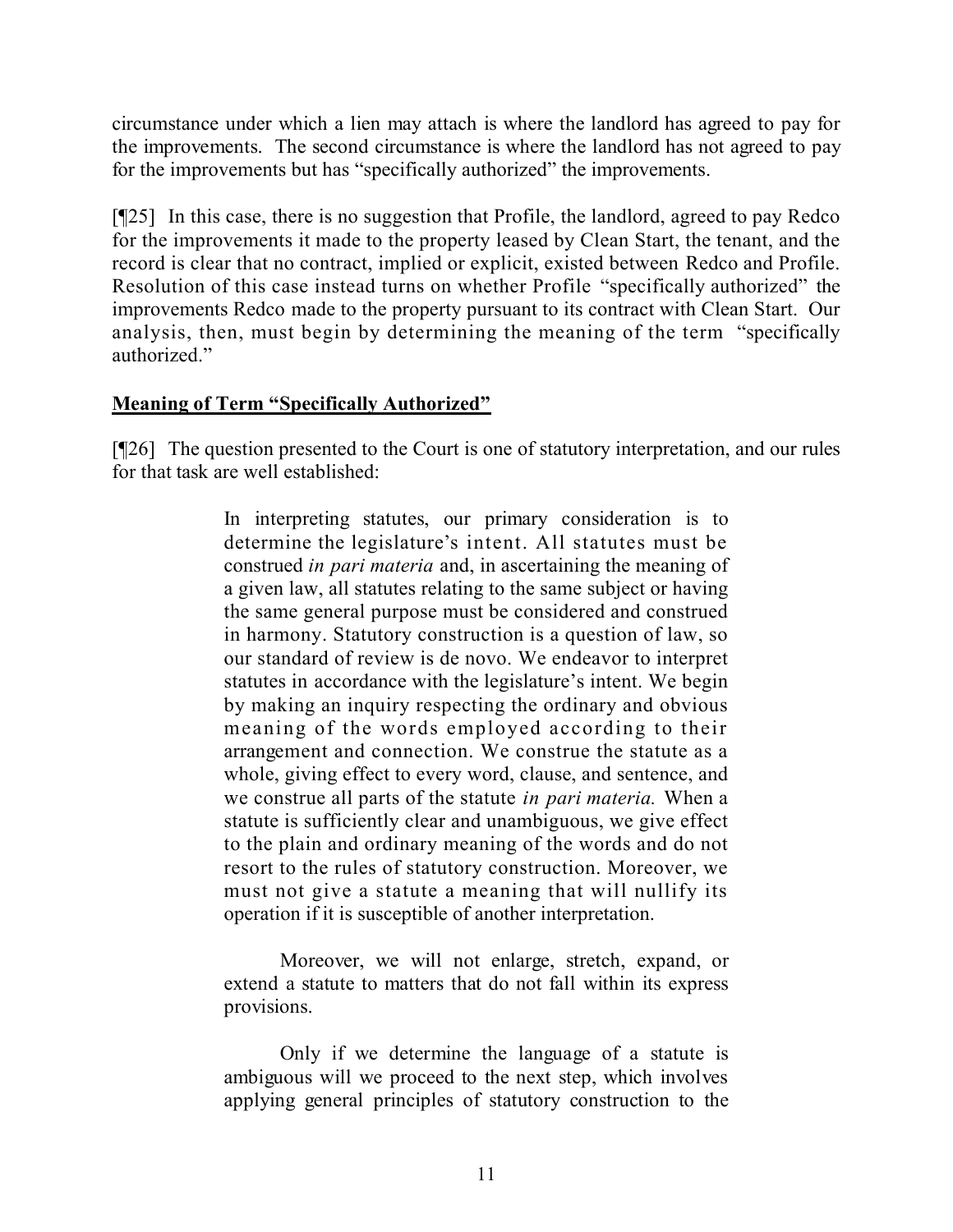language of the statute in order to construe any ambiguous language to accurately reflect the intent of the legislature. If this Court determines that the language of the statute is not ambiguous, there is no room for further construction. We will apply the language of the statute using its ordinary and obvious meaning.

*Cheyenne Newspapers, Inc. v. Building Code Bd. of Appeals of City of Cheyenne*, 2010 WY 2, ¶ 9, 222 P.3d 158, 162 (Wyo. 2010) (citing *BP Am. Prod. Co. v. Dep't of Revenue*, 2005 WY 60, ¶ 15, 112 P.3d 596, 604 (Wyo. 2005)). Whether a statute is ambiguous is a question of law. *Cheyenne Newspapers*, ¶ 10, 222 P.3d at 162. "A statute is unambiguous if reasonable persons are able to agree as to its meaning with consistency and predictability, while a statute is ambiguous if it is vague or uncertain and subject to varying interpretations." *Id*.

[¶27] Profile and Redco disagree as to the meaning of the term "specifically authorized," as used in the lien statute, but they both contend that the statute is unambiguous. Profile agrees with the district court's interpretation that the term connotes an agency type relationship requiring that the tenant undertake the property improvements under the landlord's control and to benefit the landlord. Redco contends that the term means only that the landlord has knowledge of and has given its consent or permission for the improvements to proceed.

[¶28] The Wyoming lien statutes do not define the term "specifically authorized," and we have reviewed other states' lien statutes and found that no other state uses similar terminology. We therefore look to the plain meaning of the words the legislature chose. "Specific" means "restricted to a particular individual, situation, relation, or effect," *Merriam-Webster's Collegiate Dictionary* 1198 (11th ed. 2007), or "[o]f, relating to, or designating a particular or defined thing." *Black's Law Dictionary* 1528 (9th ed. 2009). "Authorize" means "[t]o give legal authority; to empower" or "[t]o formally approve; to sanction." *Id.* at 153. These terms connote a formality and particularity that exceeds mere knowledge of and acquiescence in or consent to improvements.

[¶29] We find this confirmed by looking to the plain meaning of terms the legislature could have used in the statute but did not. In particular, Redco contends "specifically authorized" should mean knowledge and consent, but these terms carry meanings that are distinct and different from the term "authorize." "Consent" means "[a]greement, approval, or permission as to some act or purpose, esp. given voluntarily by a competent person." *Black's Law Dictionary* 346 (9th ed. 2007). "Knowledge" means "[a]n awareness or understanding of a fact or circumstance." *Id*. at 950. In contrast, the term "authorize" suggests a formal relationship  $-i.e.,$  granting legal authority and empowering action.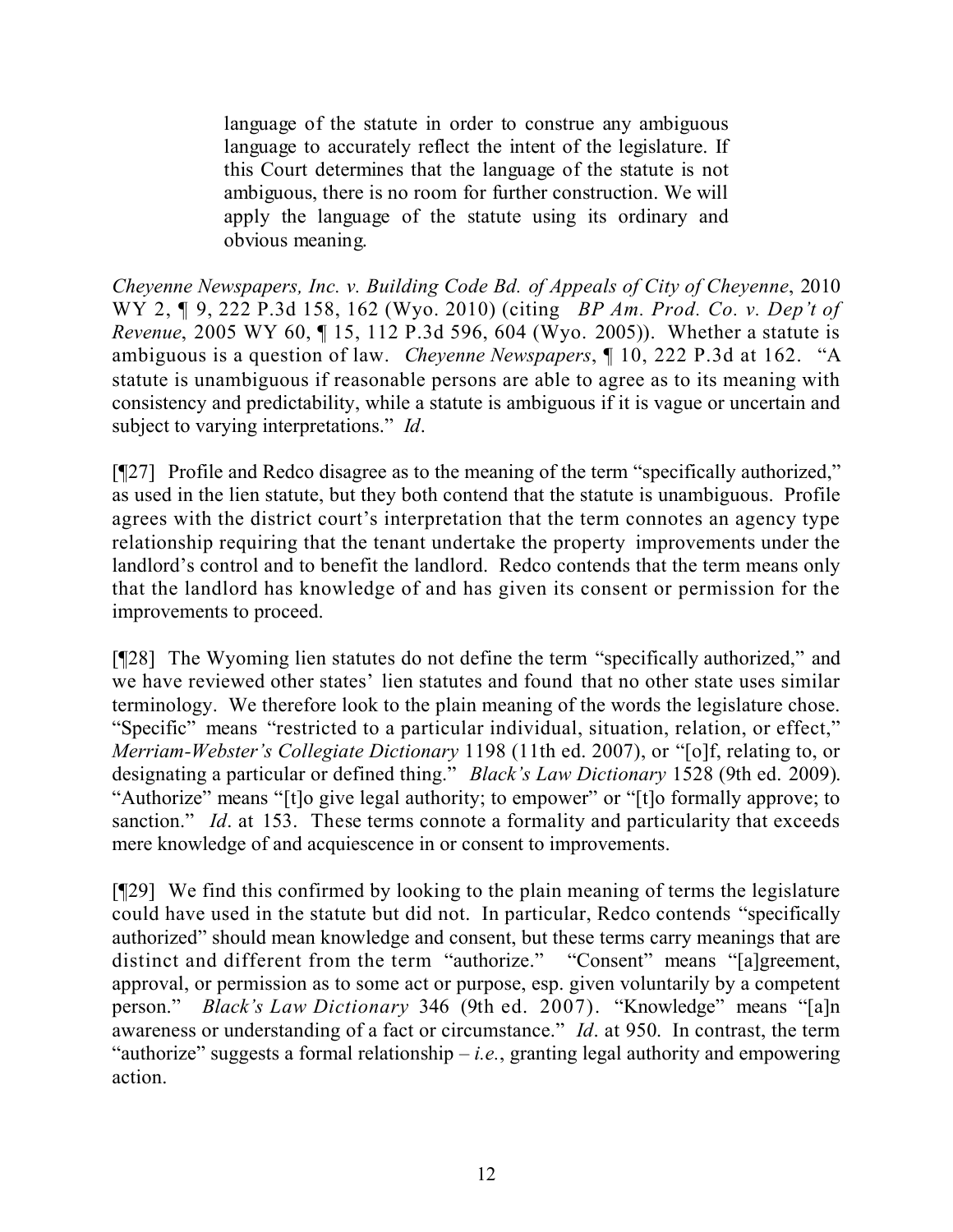[¶30] We conclude the legislature must have meant something different from mere knowledge and consent when it used the term "specifically authorized." This conclusion finds support in the Minnesota Supreme Court's interpretation of the term.

[¶31] As noted above, no other state has a tenant/landlord provision in its mechanic's lien statutes similar to Wyoming's provision. Minnesota does, however, have a lien statute that uses the term "authorized," when referring to improvements made to property by a person other than an owner. The Minnesota provision reads, in part:

> When improvements are made by one person upon the land of another, all persons interested therein otherwise than as bona fide prior encumbrancers or lienors shall be deemed to have *authorized* such improvements, in so far as to subject their interests to liens therefor. Any person who has not *authorized* the same may protect that person's interest from such liens by serving upon the persons doing work or otherwise contributing to such improvement within five days after knowledge thereof, written notice that the improvement is not being made at that person's instance, or by posting like notice, and keeping the same posted, in a conspicuous place on the premises. As against a lessor no lien is given for repairs made by or at the instance of the lessee.

*Master Asphalt Co. v. Voss Construction Co., Inc. of Minneapolis*, 535 N.W.2d 349, 352 (Minn. 1995) (quoting Minn. Stat. § 514.06 (1994)) (emphasis added).

[¶32] *Master Asphalt* was a lien foreclosure action brought by a subcontractor against the property of a landlord for improvements made by that landlord's tenant. The tenant in that case was a farmers market, and when the tenant and landlord negotiated the lease, they discussed that the property would require substantial alteration to make it usable as a farmers market. *Master Asphalt*, 535 N.W.2d at 350-51. The evidence in the case was that the tenant showed the landlord preliminary renderings of the planned improvements, but the landlord did not know when the work would begin or who would perform the work. *Id*. at 351.

[¶33] The lease contained provisions that required the landlord's prior approval of improvements and twenty day's notice before commencement of any work on the property. *Master Asphalt*, 535 N.W.2d at 350. The tenant violated the lease by commencing work without the required prior notice and approval. *Id*. at 351. Because the landlord did not know that work had begun, the landlord did not have an opportunity to post notice that it would not be responsible for the improvements being made to the property, as provided by the above-quoted statute. *Id*. The statute had been interpreted, however, to provide that if the landlord, regardless of not knowing that work had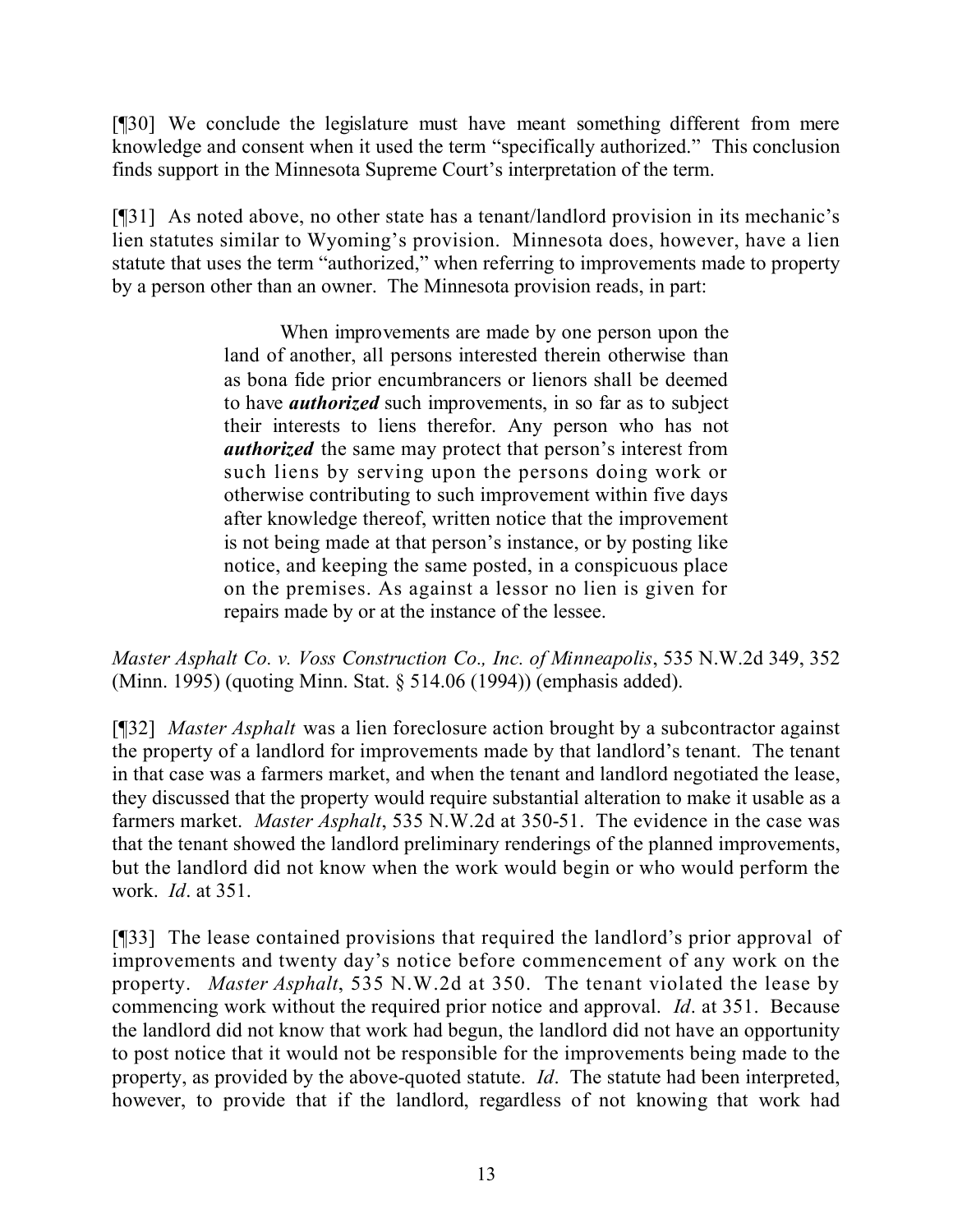commenced, had in fact authorized the improvements, the statutory notice provisions were inapplicable. *Id*. Thus, the issue in *Master Asphalt* was whether the landlord's discussion of the improvements with the tenant and knowledge that improvements would be made to the property constituted the landlord's authorization of those improvements. *Id*.

[¶34] The Minnesota Supreme Court held that a landlord's knowledge of and permission to a tenant to make improvements to the landlord's property were insufficient in themselves to constitute "authorization." *Master Asphalt*, 535 N.W.2d at 352. It characterized the equating of "permission" and "authorization" as unsound and held that "authorized" means "'authorized by contract with, or by direction, or at the instance of the owner or person interested, and *not merely by his permission or consent at the instance of a tenant or vendee*.'" *Id*. (emphasis in original) (quoting *Wallinder v. Weiss*, 138 N.W. 417, 418 (Minn. 1912)). The court explained:

> Any other holding would work disastrous results to lessors or vendors who in many instances lease or sell with the understanding, express or implied, that the tenant or vendee, to enjoy the interest acquired, must necessarily make improvements or alterations. *Such mere consent ought not irrevocably to subject the interest of the owner to mechanic's liens for work or material performed or furnished at the instance of a lessee or vendee.*

*Id*. at 352-353 (emphasis in original) (quoting *Wallinder*, 138 N.W. at 418).

[¶35] The Minnesota court's holding is in keeping with the majority rule that generally a landlord is not responsible for property improvements made at the behest of a tenant.

> Ordinarily, when repairs, alterations or improvements are made to leased premises at the request of the tenant, the person furnishing labor or materials for this work is only entitled to impose liability for the labor or materials against the leasehold interest and not against the landlord's interest in the premises. However, in certain situations, courts have found some act or omission of the landlord, such as a requirement in the lease that certain construction take place or a failure to post a notice of nonliability after acquiring knowledge of the construction, which suggested the landlord had rendered its interest liable for the work.

Elaine Marie Tomko, Annotation, *Landlord's Liability to Third Party for Repairs Authorized by Tenant*, 46 A.L.R. 5th 1 (1997).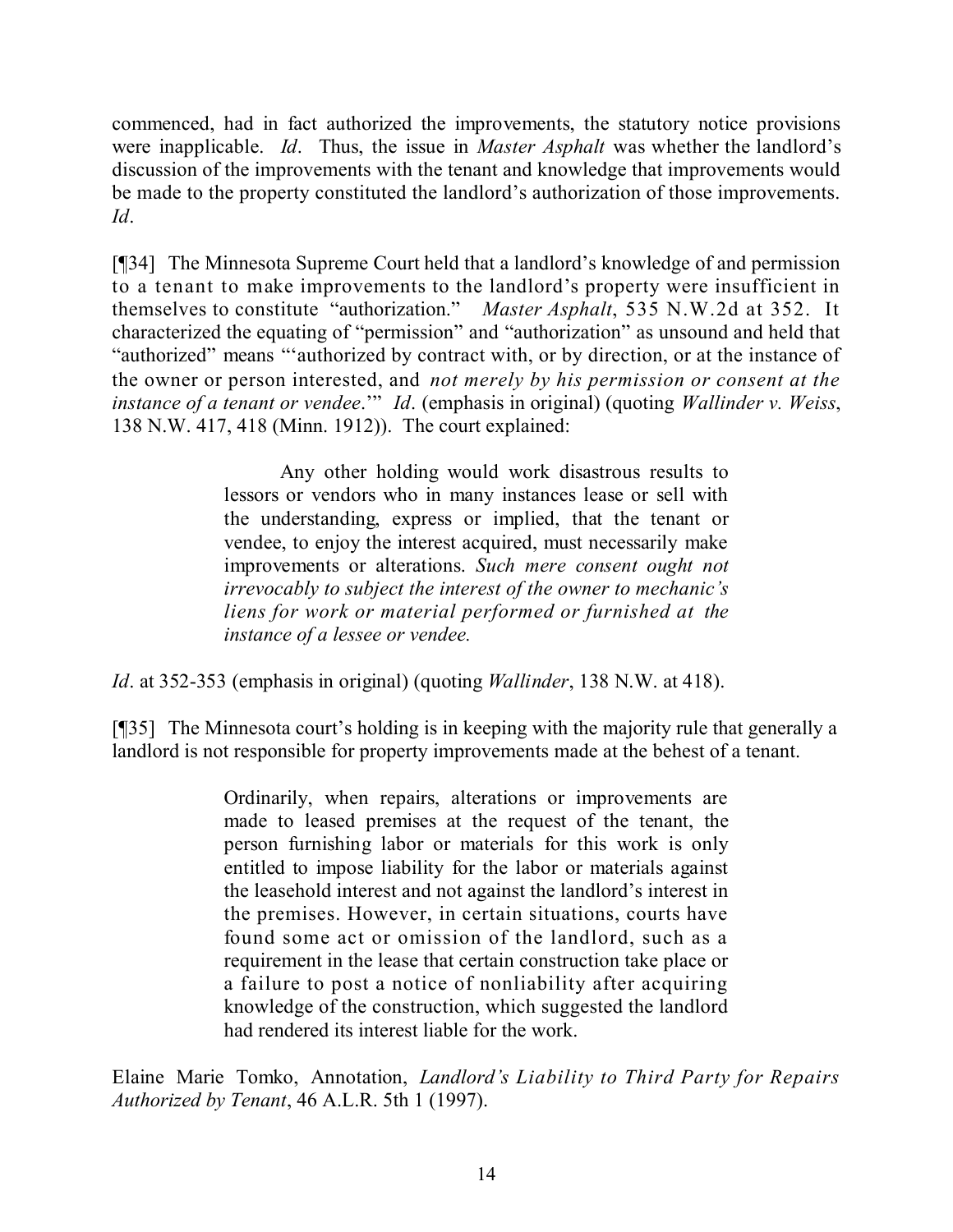[¶36] While the Minnesota court appears to be the only court that has considered the term "authorization" and its meaning within the context of filing a lien for landlordauthorized improvements, other courts have considered more generally what conduct on the part of a landlord will open the door to a mechanic's lien. As the West Virginia Supreme Court of Appeals explained, that conduct usually must be more than acquiescence in the tenant-initiated improvements.

> Where the terms of a lease simply authorize a lessee to make improvements to the leased premises, although the improvements become the property of the lessor upon termination of the lease, a party with whom the lessee has contracted to make the improvements may not assert a mechanic's lien against the property interest of the lessor in the leased premises. *See Hayward Lumber & Investment Co. v. Graham*, 104 Ariz. 103, 449 P.2d 31 (1968); *Budget Electric Co. v. Strauss*, 417 So.2d 1143 (Fla. Dist. Ct. App. 1982); *Heflin v. W.D.M. Corp.*, 391 So.2d 357 (Fla. Dist. Ct. App. 1980); *Indianapolis Raceway Park, Inc. v. Curtiss*, 179 Ind.App. 557, 386 N.E.2d 724 (1979); *Miles Homes of Indiana, Inc. v. Harrah Plumbing and Heating Service Co., Inc.*, Ind.App., 408 N.E.2d 597 (1980); *Landas Fertilizer Co. v. Hargreaves*, 206 N.W.2d 675 (Iowa 1973); *Abbeville Lumber Co. v. Richard*, 350 So.2d 1292 (La.Ct.App.1977); *Messina Brothers Construction Co. v. Williford*, 630 S.W.2d 201 (Mo.Ct.App.1982); *Met Painting Co., Inc. v. Dana*, 90 Misc.2d 289, 394 N.Y.S.2d 392 (1977); *Kazmier v. Thom*, 63 Ohio App.2d 29, 408 N.E.2d 694 (1978); *Commercial Fixtures and Furnishings, Inc. v. Adams*, 564 P.2d 773 (Utah 1977); *McCombs Construction, Inc. v. Barnes*, 32 Wash.App. 70, 645 P.2d 1131 (1982). There must be some other evidence that the lessee was acting as the agent of the lessor in making improvements to the leased premises, however, mere acquiescence or inactive consent by the lessor of the leased premises to the improvements by the lessee is not sufficient to constitute a finding of agency between the lessor and lessee for the purpose of asserting a mechanic's lien against the property interest of the lessor. *See Miles Homes of Indiana, Inc. v. Harrah Plumbing and Heating Service Co., Inc.*, Ind.App. 408 N.E.2d at 600; *McCombs Construction, Inc. v. Barnes*, 32 Wash.App. at 74-75, 645 P.2d at 1134.

*Dunlap v. Hinkle*, 317 S.E.2d 508, 511-12 (W. Va. 1984).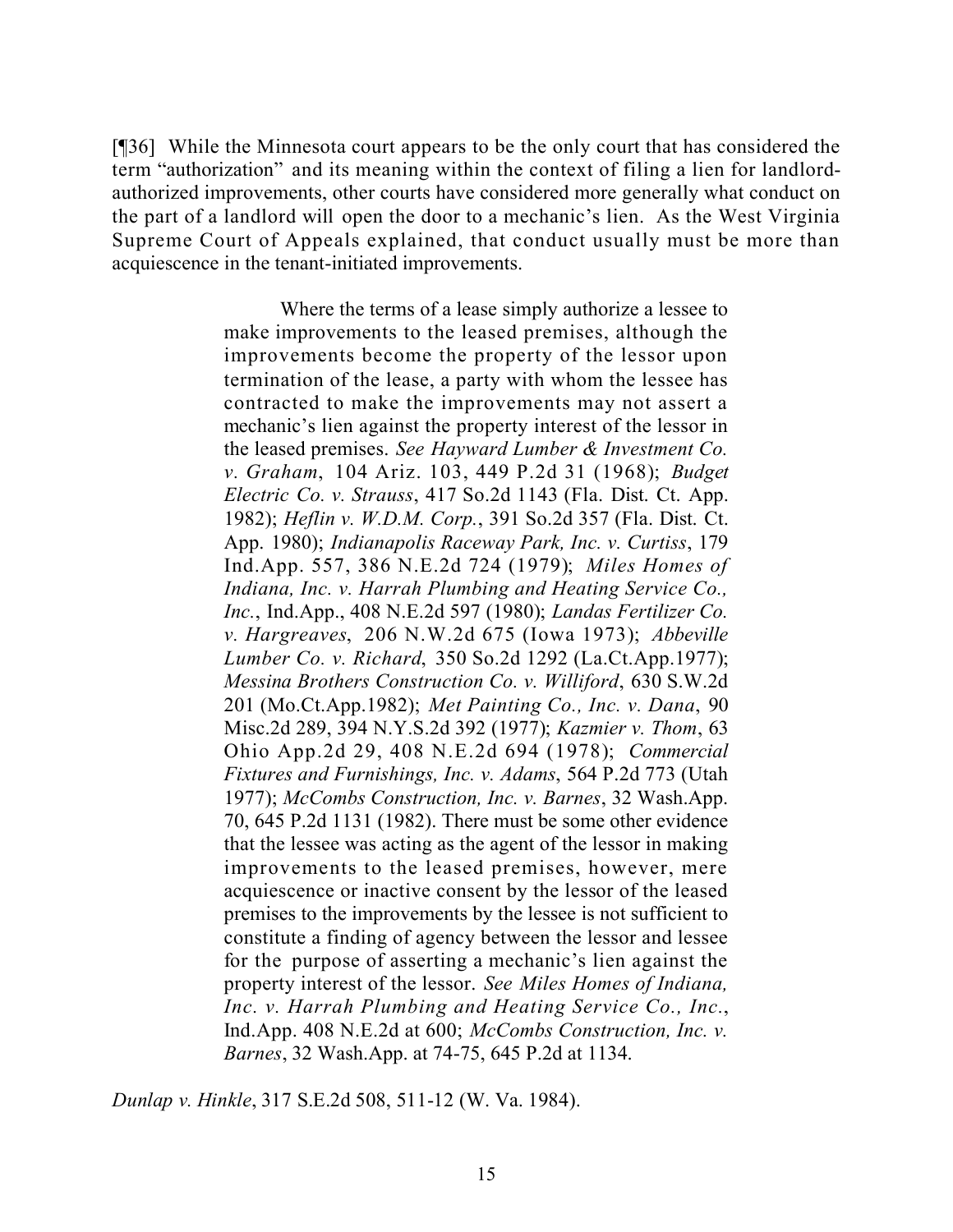[¶37] The legislature is presumed to act in a thoughtful and rational manner with full knowledge of existing law, and statutes are therefore "to be construed in harmony with the existing law, and as part of an overall and uniform system of jurisprudence." *Thunderbasin Land, Livestock & Investment Co. v. County of Laramie*, 5 P.3d 774, 780 (Wyo. 2000) (quoting *Wetering v. Eisele*, 682 P.2d 1055, 1061 (Wyo. 1984)). This Court is satisfied, given the plain meaning of the term "specifically authorized" and the existing law within which the legislature acted when it used the term, that the legislature meant something more than a landlord's knowledge, acquiescence or permission when it made landlord authorization a basis for a mechanic's lien.

[¶38] Having determined what "specifically authorized" does not mean, the Court must determine what the legislature did intend with its use of the term. As discussed above, the plain meaning of authorize is a formal approval, to give legal authority to or to empower. We agree with the district court that this is synonymous with agency. In Wyoming, "[a] relationship of agency is established when two parties agree that one, the agent, shall act on behalf of and subject to the control of the other, the principal." *Maverick Motorsports Group, LLC v. Wyo. Dep't of Revenue*, 2011 WY 76, ¶ 28, 253 P.3d 125, 133 (Wyo. 2011). In other words, an agency is created when one party is empowered or given legal authority to act on the other's behalf.

[¶39] This Court holds that the term "specifically authorized," as used in Wyo. Stat. Ann. § 29-2-105(a)(ii), requires a showing of an agency relationship between the landlord and tenant before a mechanic's lien may attach to the landlord's property. Our conclusion is consistent with the plain meaning of the terms used in the lien statute and the legal backdrop against which the legislature passed the law. Additionally, it serves the policy justifications for allowing a lien against a landlord's property for improvements made by a tenant.

[¶40] In *Jordan*, this Court explained the conduct a lien was meant to thwart in the situation where a landlord did not agree to pay for improvements but did obligate the tenant to make the improvements:

> If a view should be announced contrary to the doctrine of these authorities, it would, it seems to us, enable an owner deliberately to select a lessee with indifferent financial responsibility, place him in possession of the demised premises under an obligation in the lease to put material and substantial improvements thereon, and, when all were completed, to assert that he, the owner, could rightfully retain the improvements and the lessee only should be held accountable therefor; the consequence being that the owner would be able to secure labor, material, and improvements to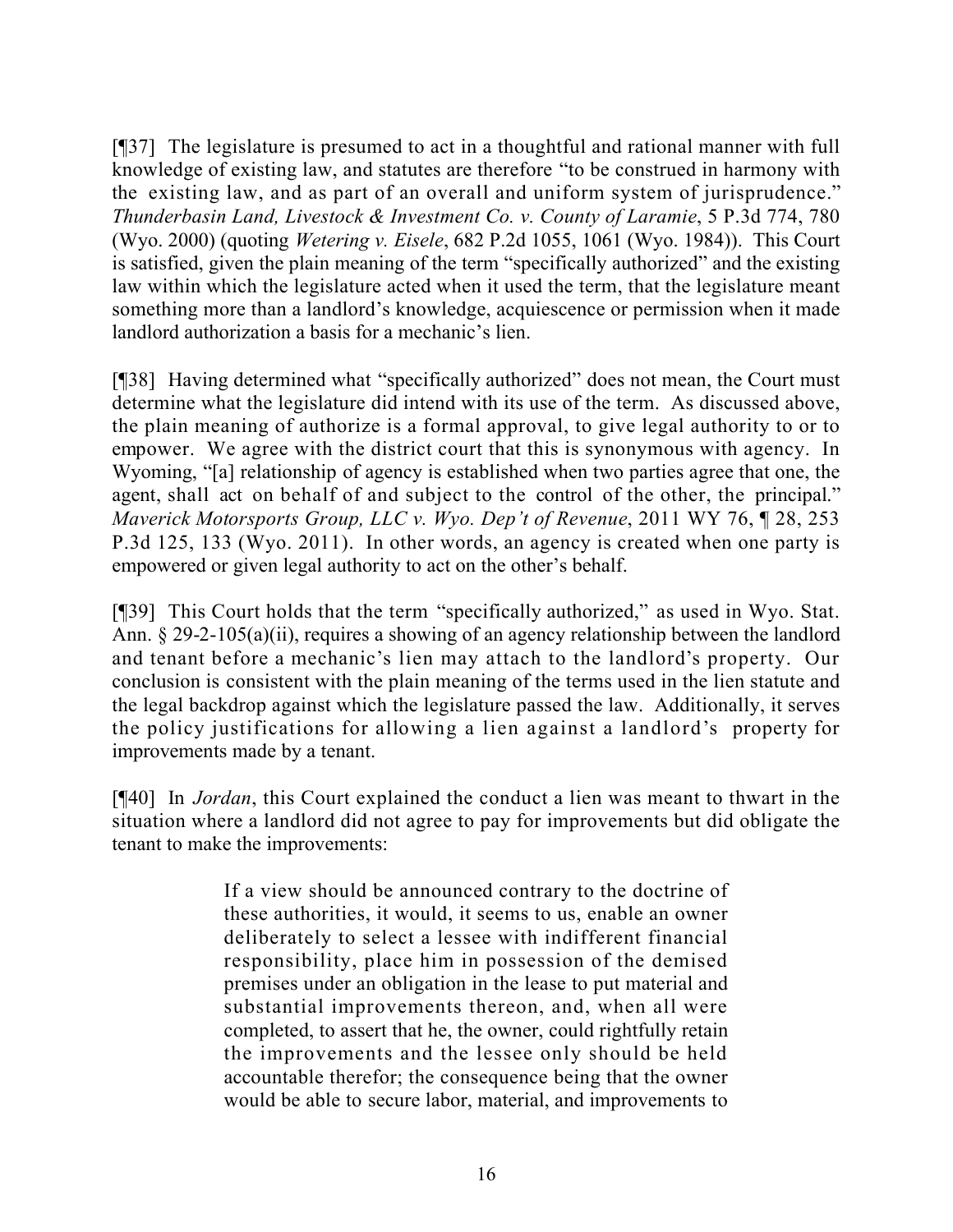his building without a penny's expense to him, while those who supplied them would have parted with their work and property for little or nothing in return. As quite forcibly said by the Supreme Court of Iowa in *Denniston & Partridge Co. v. Brown*, 183 Iowa 398, 167 N.W. 190, 191 [(1918)], "It would open the door to great fraud in practice to allow the owner of property to lease it to another, contract with the other to put on permanent improvements, improvements that are only valuable when standing upon the property, and then say that the materialmen and the laborers who place these permanent improvements upon defendant's property have no claim against the property, and must go unrewarded if the tenant is insolvent. It would be an invitation to short leases with agreements in the lease that the tenant should build permanent structures upon the premises during the term of the lease, and this without jeopardizing any interest which the owner had in the property, while greatly profiting from the transaction.

*Jordan*, 52 Wyo. at 407, 75 P.2d at 382-83.

[¶41] These policy considerations are at play when a landlord obligates a tenant to make improvements to the landlord's property or empowers the tenant to make those changes subject to the landlord's control and for the landlord's benefit. In other circumstances, where improvements are made at the request of and to benefit the tenant, with no landlord control over the scope or details of the work, we agree with the district court's view in this case:

> Policy considerations support a requirement of more than acquiescence in the work. A contractor may protect himself from exposure by inquiring as to the ownership of a structure, and by then asking for assurances that the owner will pay if the lease is terminated. If the owner indicates that he has not authorized the work and will not pay for it, the contractor may decline the work or seek financial assurances from the lessee. $2$

<sup>&</sup>lt;sup>2</sup> This Court notes that a number of states have statutorily provided that a landlord with knowledge that work has commenced on his property must, within a prescribed time after learning of such work, conspicuously post on that property notice of the owner's non-liability for the work. If the landlord has knowledge of the work and fails to post the required notice, the property is subject to a mechanic's lien. *See, e.g.,* Cal. Civ. Code § 8444 (10-day notice); Colo. Rev. Stat. § 38-22-105(2) (5-day notice); Minn. Stat. § 514.06 (5-day notice). The posting of such a notice is not statutorily required in Wyoming, and it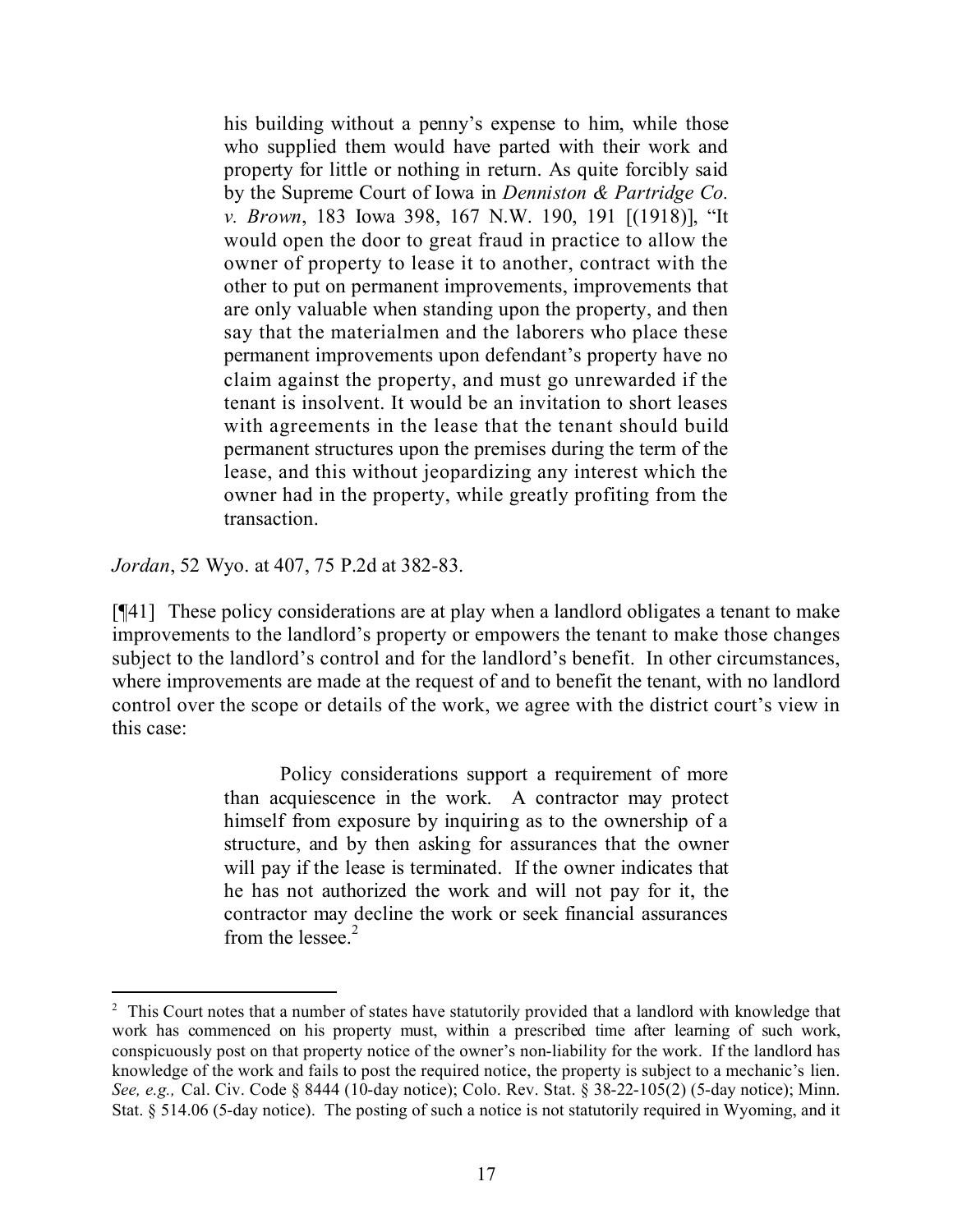## **Application of the Statute to this Case**

[¶42] Having held that the term "specifically authorized," as used in Wyo. Stat. Ann. § 29-2-105(a)(ii), requires a showing of an agency relationship between the landlord and tenant before a mechanic's lien may attach to the landlord's property, we must turn then to the question of whether that relationship existed in this case.

[¶43] When the relationship of principal and agent is at issue, the party alleging agency has the burden of proving the existence and nature of that relationship. *Hull v. D'Arcy*, 2009 WY 30, ¶ 17, 202 P.3d 417, 422 (Wyo. 2009); *Fowler v. Westair Enters., Inc.*, 906 P.2d 1053, 1055 (Wyo. 1995). An agency relationship is not dependent on an express agreement of the parties, but may be implied from their words or conduct. *True v. Hi-Plains Elevator Machinery, Inc.*, 577 P.2d 991, 997 (Wyo. 1978). This Court has adopted the following test for determining the existence of an agency relationship:

> The law creates the relationship of principal and agent if the parties, in the conduct of their affairs, actually place themselves in such position as requires the relationship to be inferred by the courts, and if, from the facts and circumstances of the particular case, it appears that there was at least an implied intention to create it, the relation may be held to exist, notwithstanding a denial by the alleged principal, and whether or not the parties understood it to be an agency.

> On the other hand, where it does not appear that there was any express or implied intention to create the relation, it will not be held to exist, as where it appears that the agent was acting on his own behalf.

*Id.* at 998. "[T]he most essential test in determining the existence of an implied agency is the right of the principal to control the conduct of the agent or the actual exercise of such control." *Id.* at 999.

[¶44] In *Jordan*, this Court quoted with approval a Missouri decision that described the following circumstances under which a tenant should be deemed the landlord's agent for purposes of allowing a lien for improvements the tenant has made to the landlord's property:

 $\overline{a}$ would be of questionable legal significance, other than as some evidence that the landlord did not authorize or agree to pay for the improvements being made to the property.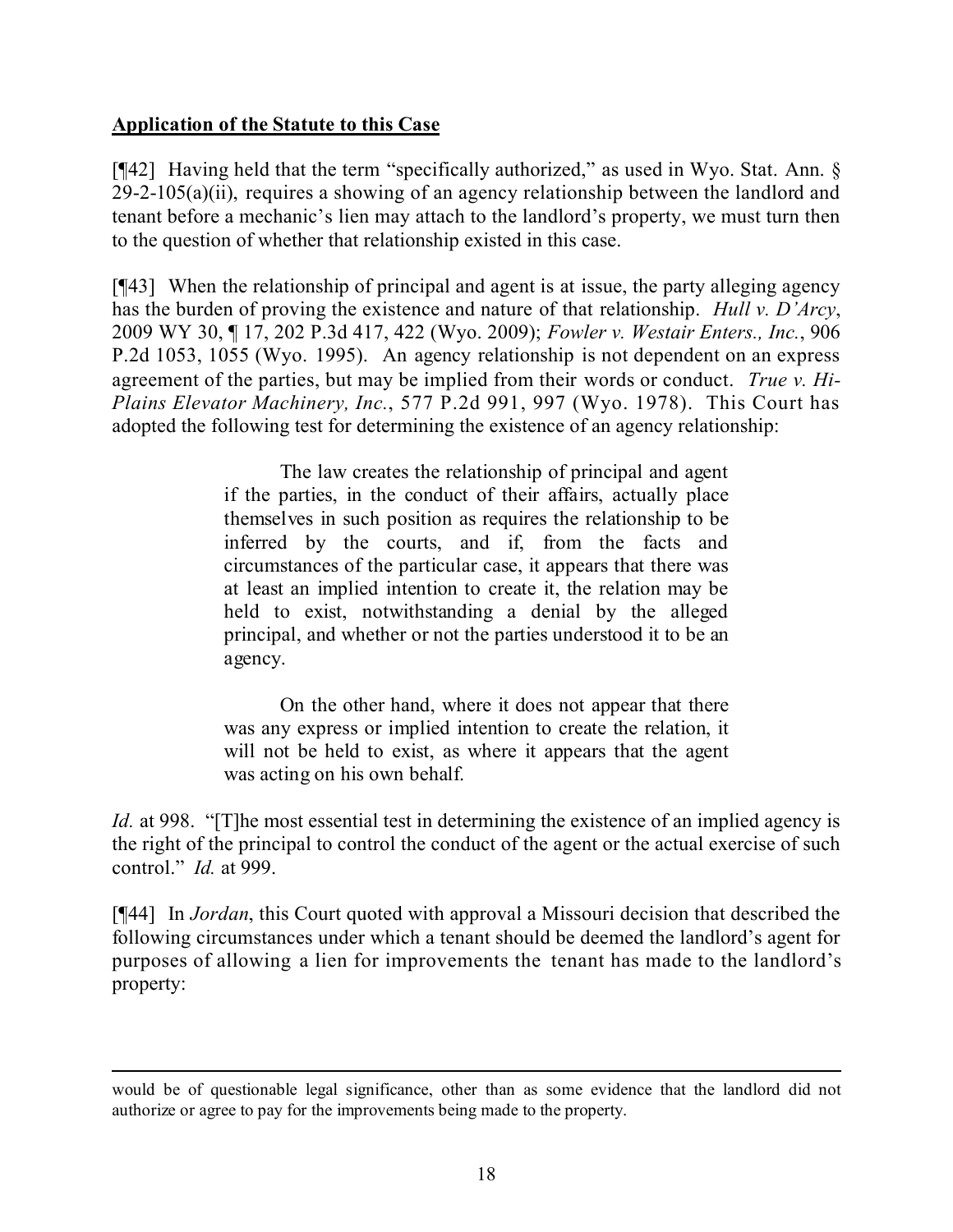It is true that a tenant, as such, is not the agent of the owner so as to establish a lien against the land of the owner for improvements made by the tenant. *McGuinn v. Federated Mines & Milling Co*., 160 Mo.App. 28, loc. cit. 32, 141 S.W. 467 [(1911)]. Yet, on the other hand, this does not mean that a person, by reason of being the tenant, cannot be given the authority of agent to the extent of being able to bind the landlord's property with a lien under any circumstances. The agency does not spring from the relationship of landlord and tenant, but it may spring from another source, to wit, any act or contract upon the part of the landlord which amounts to the establishment of the power of agent in the tenant. . . . [I]t has been uniformly held that whenever the landlord binds or obligates the tenant to build or construct permanent and substantial improvements beneficial to the reversionary interest of the landlord, the person furnishing any part of the material or work for said specified improvements under or by virtue of a contract with said tenant has the right to a mechanic's lien against the reversionary interest of the landlord in the land improved--this, on the theory that the tenant, under such circumstances, becomes an agent of the owner within the contemplation of the mechanic's lien statutes. *Gruner & Bros. Lumber Co. v. Nelson et al*., 71 Mo.App. 110 [(1897).]

*Jordan*, 52 Wyo. at 405, 75 P.2d at 382.

[¶45] These factors are consistent with our general agency principles that focus on the principal's control over the agent's conduct and the benefit to the principal. Similarly, the state of Tennessee has statutorily refined the factors for determining agency under circumstances where a tenant makes improvements to a landlord's property. The Tennessee statute requires consideration of the following:

> (1) Whether the lease requires the lessee to construct a specific improvement on the fee owner's property;

> (2) Whether the cost of the improvement actually is borne by the fee owner through corresponding offsets in the amount of rent the lessee pays;

> (3) Whether the fee owner maintains control over the improvement; and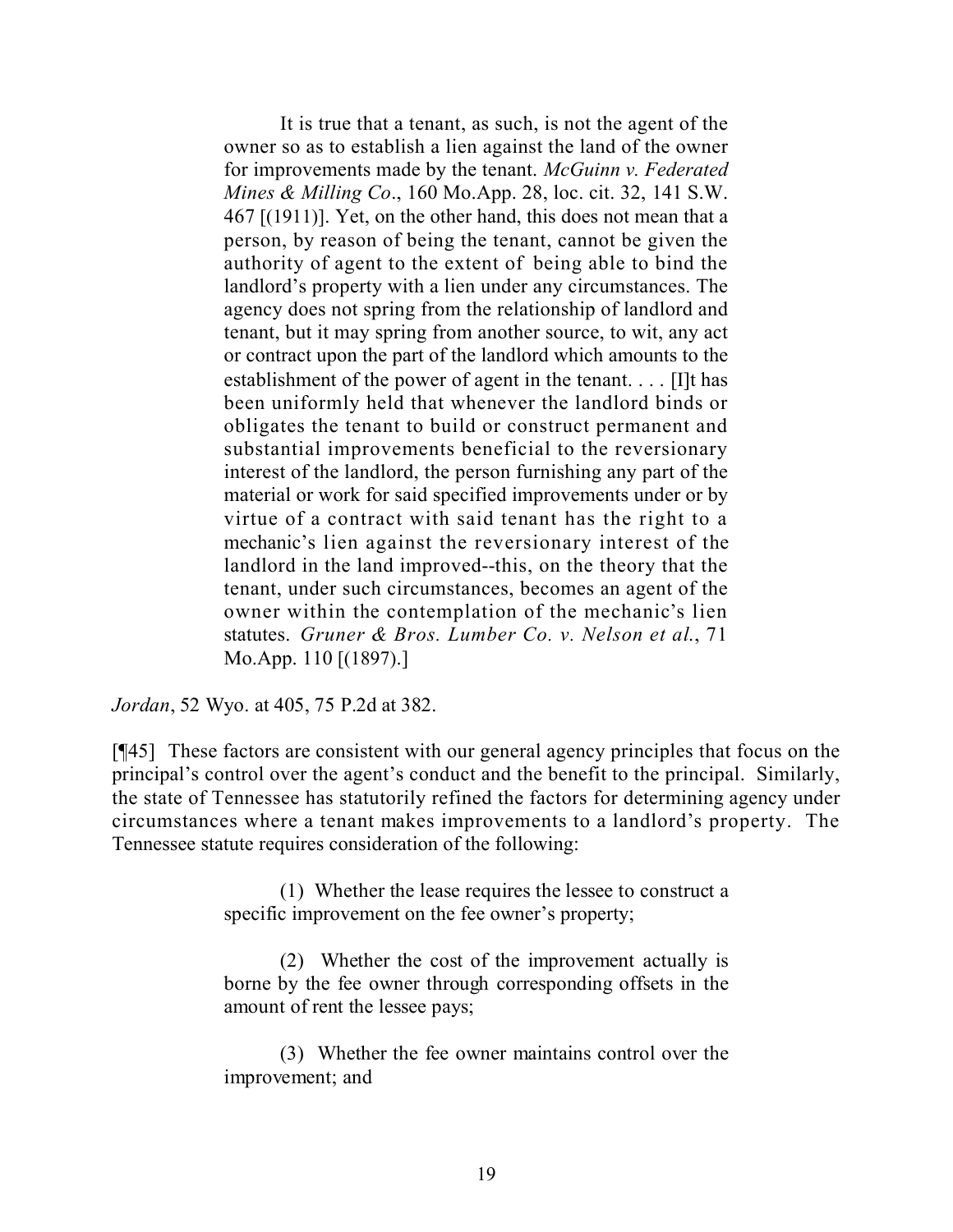(4) Whether the improvement becomes the property of the fee owner at the end of the lease.

Tenn. Code. Ann. § 66-11-102(d).

[¶46] The Tennessee statute's tailoring of these factors to the landlord/tenant situation is instructive, but again, the focus of the factors is consistent with our general agency principles. The key questions remain first, the landlord's control over the improvements, and second, the benefit to the landlord.

[¶47] The Tennessee Court of Appeals applied these factors to determine whether an agency relationship existed between a landlord and tenant for purposes of allowing a materialman's lien in the case of *Hussman Refrigeration, Inc. v. South Pittsburg Associates*, 697 S.W.2d 588 (Tenn. Ct. App. 1985). In *Hussman*, the landlord leased shopping center space to a tenant for a supermarket that was to be the shopping center's anchor business. *Id.* at 590. The landlord worked with the tenant to develop the building plans and constructed the building to the tenant's specifications, leaving the interior unfinished. The lease then authorized the tenant to finish or alter the interior in any manner it elected so long as the building's strength and integrity was maintained. *Id*.

[¶48] After the tenant completed its improvements and within two months of its opening, the tenant's business failed. *Id.* at 591. The court applied the four factors set forth above and concluded no agency relationship existed between the landlord and tenant. It explained:

> When these criteria are applied to the facts of this case, it becomes evident that Alfred's was not acting as SPA's agent when it contracted with Hussmann. The lease between Alfred's and SPA, as well as their course of conduct, makes it clear that SPA retained no control over the manner in which Alfred's equipped its supermarket. It did not require that any specific improvement be made, and there was no passthrough provision in the lease whereby SPA would pay for the costs of those improvements. Finally, the lease specifically provided that the lessee, at its sole option, may remove any of the improvements it makes at the end of the lease. This supports a conclusion that the improvements Alfred's obtained from Hussmann would not materially benefit the lessor's fee simple interest in the property.

> Hussmann in this case asserts that the refrigerant piping installed in the building is of permanent benefit to the lessor. We do not agree. The refrigerant piping installed by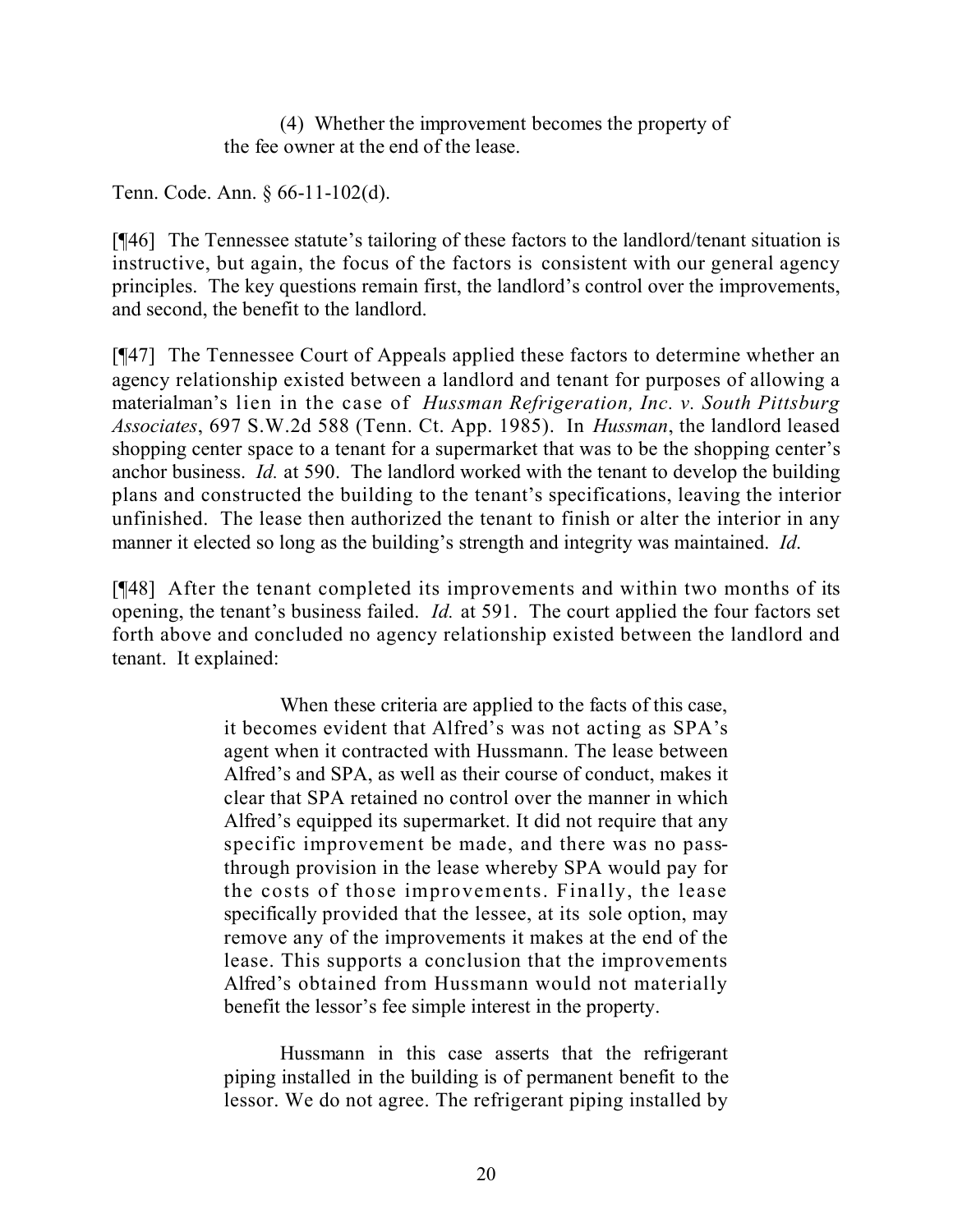Hussmann was uniquely suited to its equipment. Upon the removal of the coolers and other equipment upon the termination of the lease, the copper pipes remaining in the building, if in fact they remained, would be of marginal value because the installation of new or different equipment would necessitate the installation of new piping in different configurations.

*Id.* at 593 (footnote omitted).

[¶49] We resolve the question of agency similarly in this case. First and foremost, while the record is clear that Profile, the landlord, gave permission to Clean Start, the tenant, to make improvements to the property, the record is equally clear that Profile did not require Clean Start to make any improvements, and Profile retained no control over the scope or details of the improvements Clean Start chose to make. Profile did not review, approve, or participate in any manner in the preparation of the plans and specifications for the property renovation, and it had no contact at all with Redco, the contractor that performed the work.

[¶50] Additionally, Profile did not agree to pay for the improvements, directly or indirectly. The only work Profile paid for was the electrical work, and it did so only on the condition that Clean Start would repay Profile those amounts through increased lease payments for the first two years of the lease. No contract or other agreement existed between Profile and Redco, and the parties agree Profile never made any assurances to Redco concerning payment or responsibility for the work.

[¶51] Finally, the improvements to the property were not made to benefit Profile. The improvements were intended to accommodate Clean Start's business, and they were made with the clear intention and expectation that Clean Start would exercise its option to purchase the property. Profile did not permit the alterations with the expectation that the property would be returned to it with improvements. And, even in the event the property were returned to Profile, the lease permitted Clean Start to remove all equipment and machinery so long as the removal would not damage the property and no permanent fixtures were removed.

[¶52] The facts of this case do not present the scenario this Court cautioned against in *Jordan*, in which the landlord maneuvers through a tenant to obtain improvements for his gain and then escapes financial responsibility for the improvements. The equities in this case are quite the opposite and illustrate the appropriateness of defining "specifically authorized" to require a finding of agency between the landlord and tenant.

[¶53] Although Profile is not being held financially responsible for the obligations incurred by Clean Start for Clean Start's benefit, it is not left without expense. The